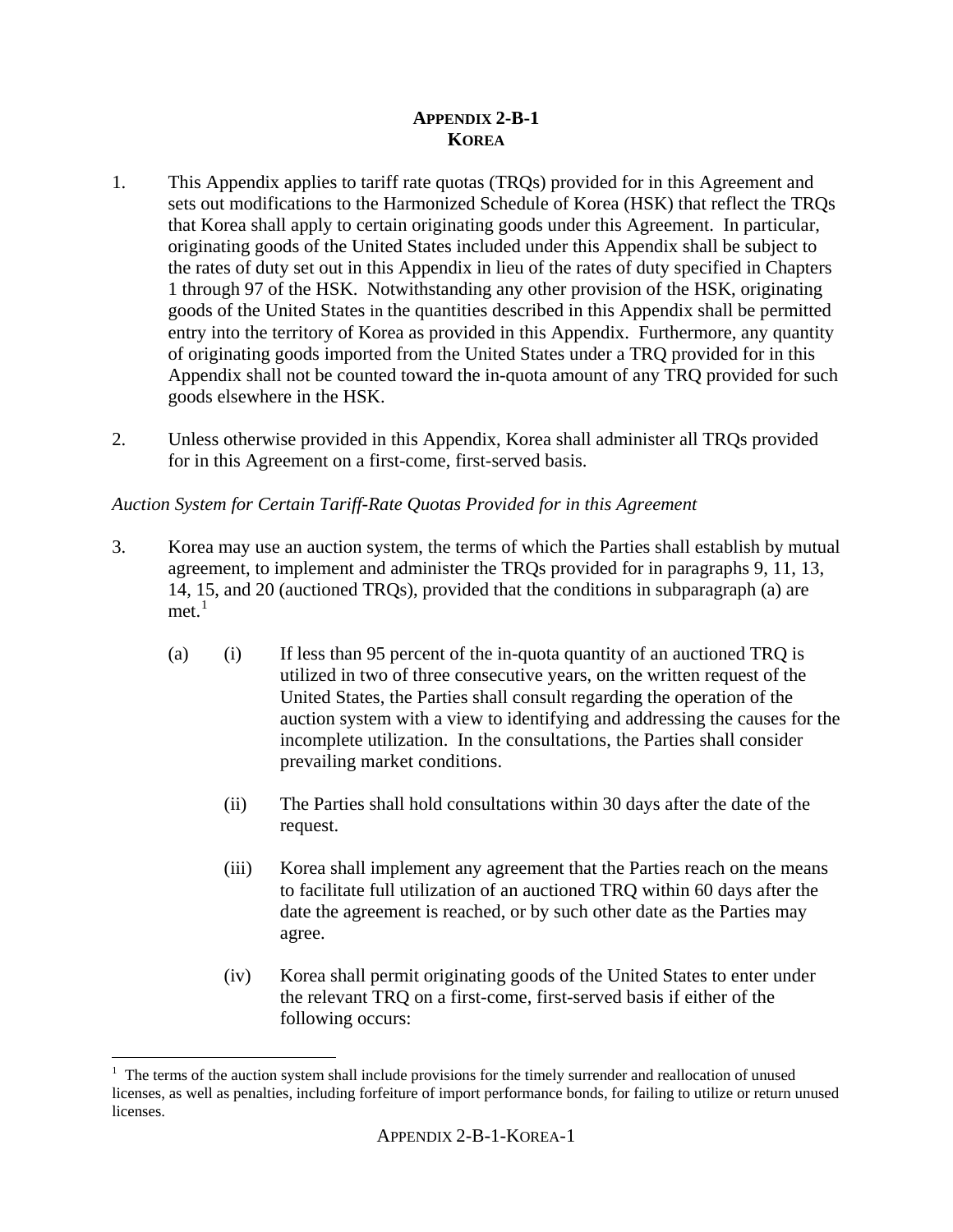- (A) Korea does not implement an agreement in accordance with clause  $(iii)$ ; or
- (B) the consultations referred to in clause (i) do not result in an agreement within 90 days after the date of the request for consultations or by such other date as the Parties may agree.
- (b) On the written request of either Party, the Parties shall consult on any matter related to the application or operation of this paragraph. The consultations shall begin within 15 business days after the date the Party receives the request for consultations, or on such other date as the Parties may agree.

# *Licensing System for Certain Tariff-Rate Quotas Provided for in this Agreement*

- 4. Korea may use a licensing system to implement and administer the TRQs provided for in paragraphs 10, 12, 15, 16, 17, 18, 19, 21, 22, 23, and 24, provided that the conditions set forth in subparagraph (a) are met. The Parties shall agree on the policies and procedures for the licensing system, including eligibility to receive TRQ quantities, and any changes or amendments to them.
	- (a) (i) If less than 95 percent of the in-quota quantity of a TRQ is utilized in two of three consecutive years, on the written request of the United States, the Parties shall consult regarding the operation of the allocation system with a view to identifying and addressing the causes for the incomplete utilization of the in-quota quantity. In the consultations, the Parties shall consider prevailing market conditions.
		- (ii) The Parties shall hold consultations within 30 days after the date of the request.
		- (iii) Korea shall implement any agreement that the Parties reach in the consultations on the means to facilitate full utilization of a TRQ within 60 days after the date the agreement is reached, or by such other date as the Parties may agree.
		- (iv) Korea shall permit originating goods of the United States to enter under the relevant TRQ on a first-come, first-served basis if either of the following occurs:
			- (A) Korea does not implement an agreement in accordance with clause  $(iii)$ ; or
			- (B) the consultations referred to under clause (i) do not result in an agreement within 90 days after the date of the request for consultations or by such other date as the Parties may agree.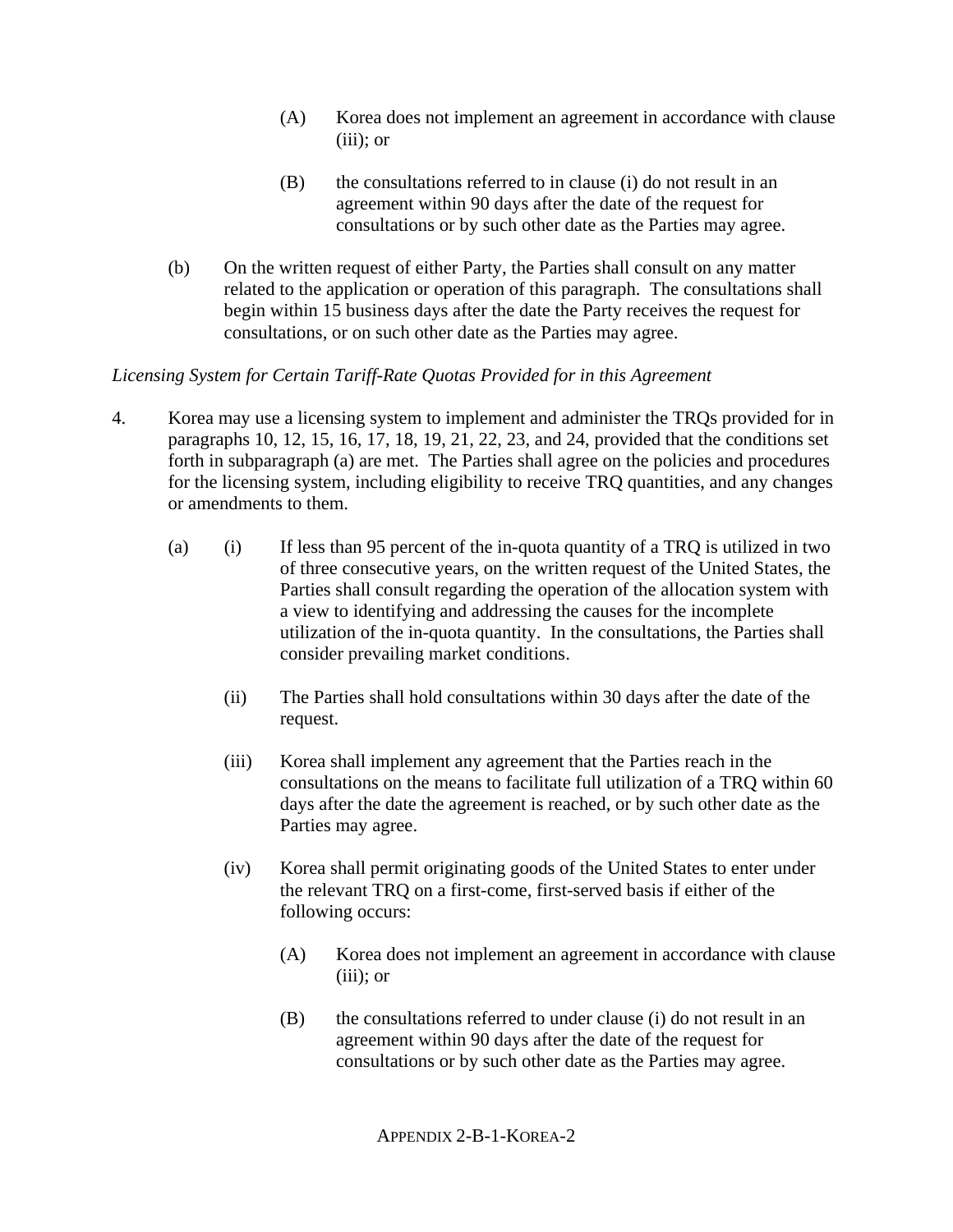(b) On the written request of either Party, the Parties shall consult on any matter related to the application or operation of this paragraph. The consultations shall begin within 15 business days after the date the Party receives the request for consultations, or on such other date as the Parties may agree.

# *State Trading Enterprises*

5. Korea may require an originating good of the United States to be imported, purchased, or distributed in its territory by a state trading enterprise only if, and on such terms and conditions as, the Parties may agree.

# *Flatfish*

6. (a) The aggregate quantity of originating goods of the United States described in subparagraph (c) that shall be permitted to enter free of duty in a particular year is specified below:

| Year           | Quantity      |  |
|----------------|---------------|--|
|                | (Metric Tons) |  |
|                |               |  |
| 1              | 1,530         |  |
| $\overline{2}$ | 1,652         |  |
| 3              | 1,785         |  |
| 4              | 1,927         |  |
| 5              | 2,082         |  |
| 6              | 2,248         |  |
| 7              | 2,428         |  |
| 8              | 2,622         |  |
| 9              | 2,832         |  |
| 10             | 3,058         |  |
| 11             | 3,303         |  |
| 12             | unlimited     |  |

The quantities shall enter on a first-come, first-served basis.

- (b) Duties on goods entered in aggregate quantities in excess of the quantities listed in subparagraph (a) shall be removed in accordance with staging category J as described in paragraph 1(j) of Annex 2-B (Tariff Elimination) .
- (c) Subparagraphs (a) and (b) apply to the following HSK provision: 0303390000.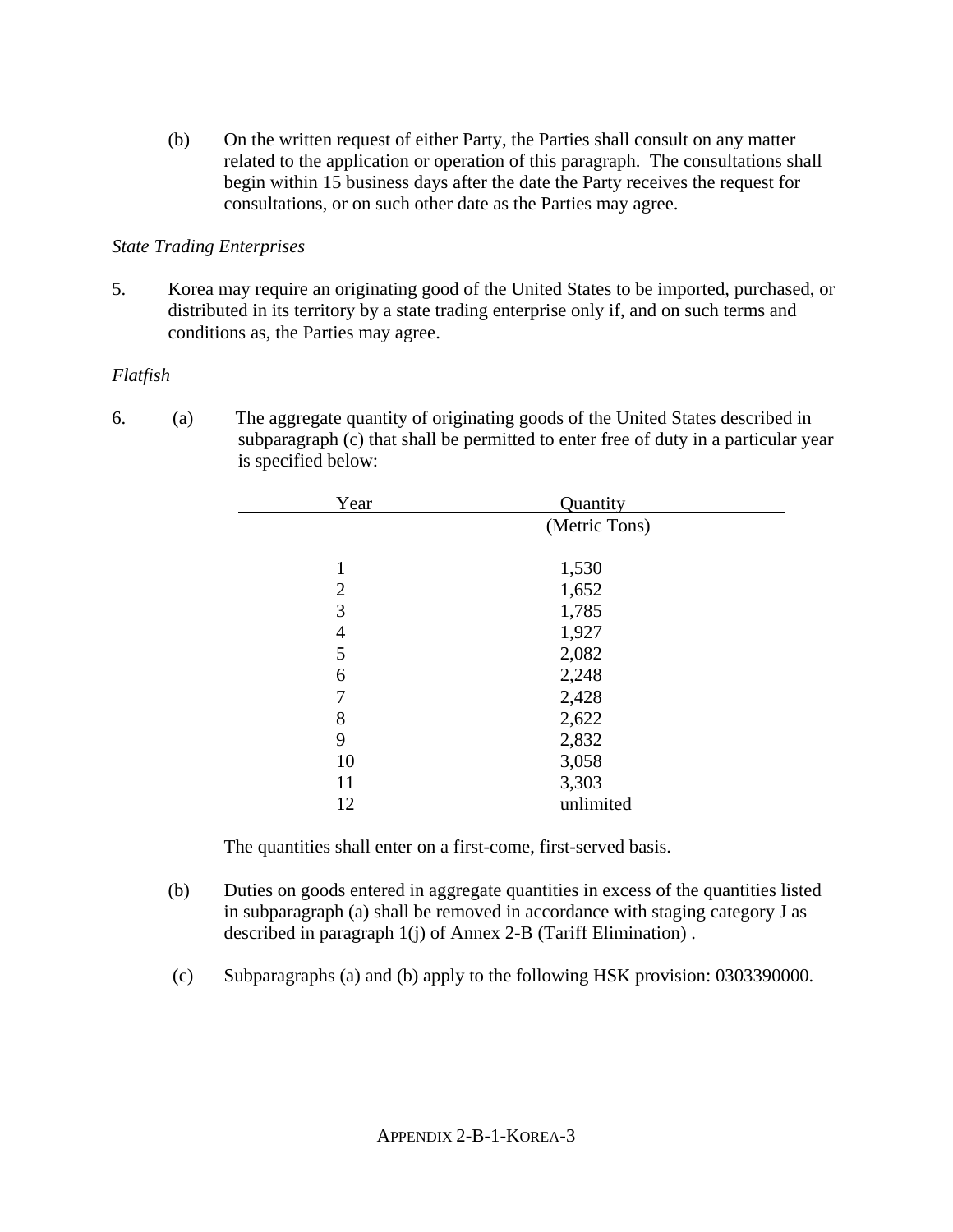# *Alaska Pollock*

7. (a) The aggregate quantity of originating goods of the United States described in subparagraph (c) that shall be permitted to enter free of duty in a particular year is specified below:

| Year           | Quantity      |  |
|----------------|---------------|--|
|                | (Metric Tons) |  |
|                |               |  |
| 1              | 4,000         |  |
| $\overline{2}$ | 4,360         |  |
| 3              | 4,752         |  |
| $\overline{4}$ | 5,180         |  |
| 5              | 5,646         |  |
| 6              | 6,154         |  |
| 7              | 6,708         |  |
| 8              | 7,312         |  |
| 9              | 7,970         |  |
| 10             | 8,688         |  |
| 11             | 9,469         |  |
| 12             | 10,322        |  |
| 13             | 11,251        |  |
| 14             | 12,263        |  |
| 15             | unlimited     |  |

The quantities shall enter on a first-come, first-served basis.

- (b) Duties on goods entered in aggregate quantities in excess of the quantities listed in subparagraph (a) shall be removed in accordance with staging category T as described in paragraph 3(g) of the General Notes accompanying Korea's Schedule to Annex 2-B.
- (c) Subparagraphs (a) and (b) apply to the following HSK provision: 0303791000.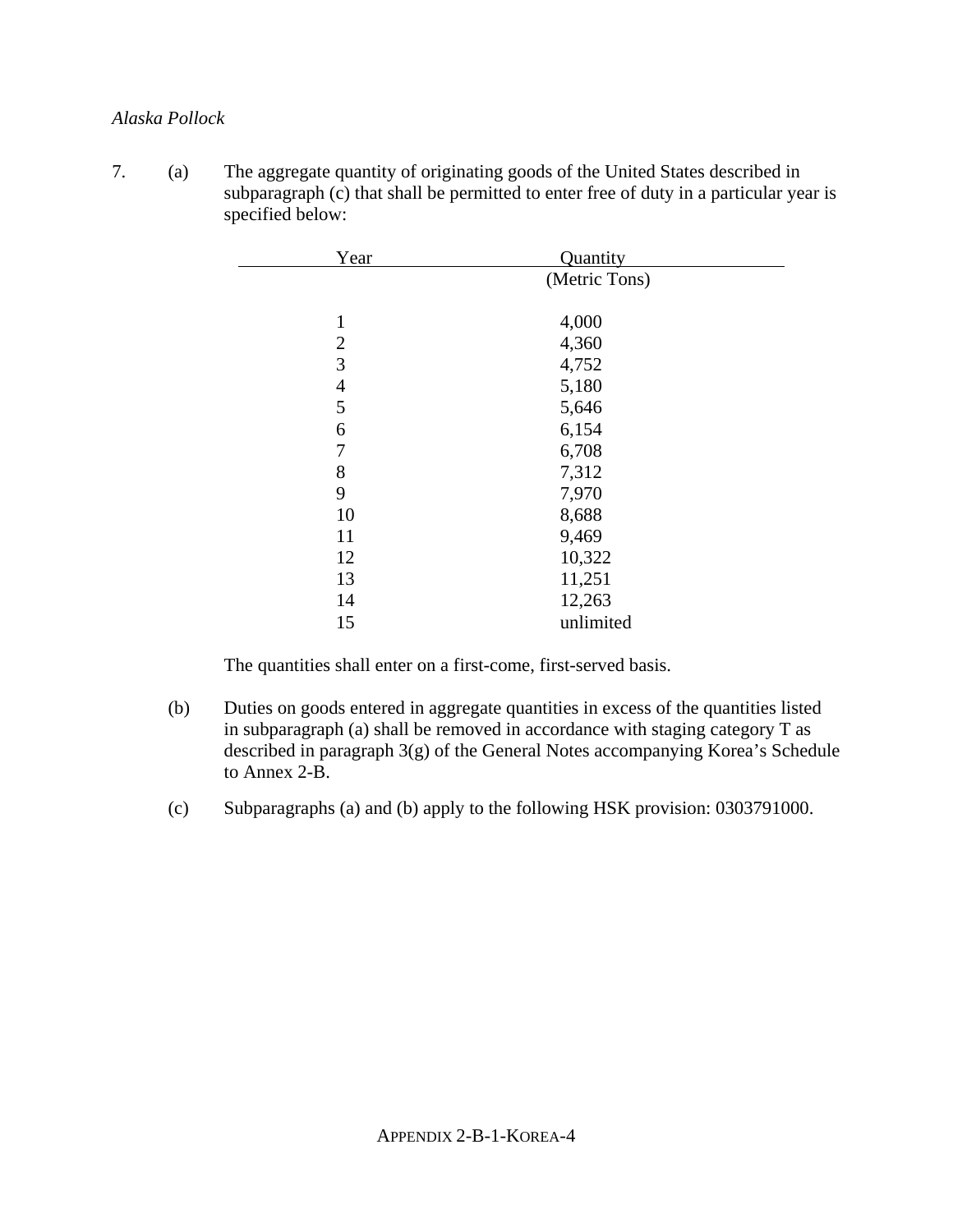# *Croaker (micropogonias undulatus)*

8. (a) The aggregate quantity of originating goods of the United States described in subparagraph (c) that shall be permitted to enter free of duty in a particular year is specified below:

| Year           | Quantity      |  |
|----------------|---------------|--|
|                | (Metric Tons) |  |
|                |               |  |
|                | 1,000         |  |
| $\overline{2}$ | 1,050         |  |
| 3              | 1,103         |  |
| 4              | 1,158         |  |
| 5              | 1,216         |  |
| 6              | 1,276         |  |
| 7              | 1,340         |  |
| 8              | 1,407         |  |
| 9              | 1,477         |  |
| 10             | 1,551         |  |
| 11             | 1,629         |  |
| 12             | unlimited     |  |

The quantities shall enter on a first-come, first-served basis.

- (b) Duties on goods entered in aggregate quantities in excess of the quantities listed in subparagraph (a) shall be removed in accordance with staging category J as described in paragraph 1(j) of Annex 2-B.
- (c) Subparagraphs (a) and (b) apply to the following HSK provision: 0303799095.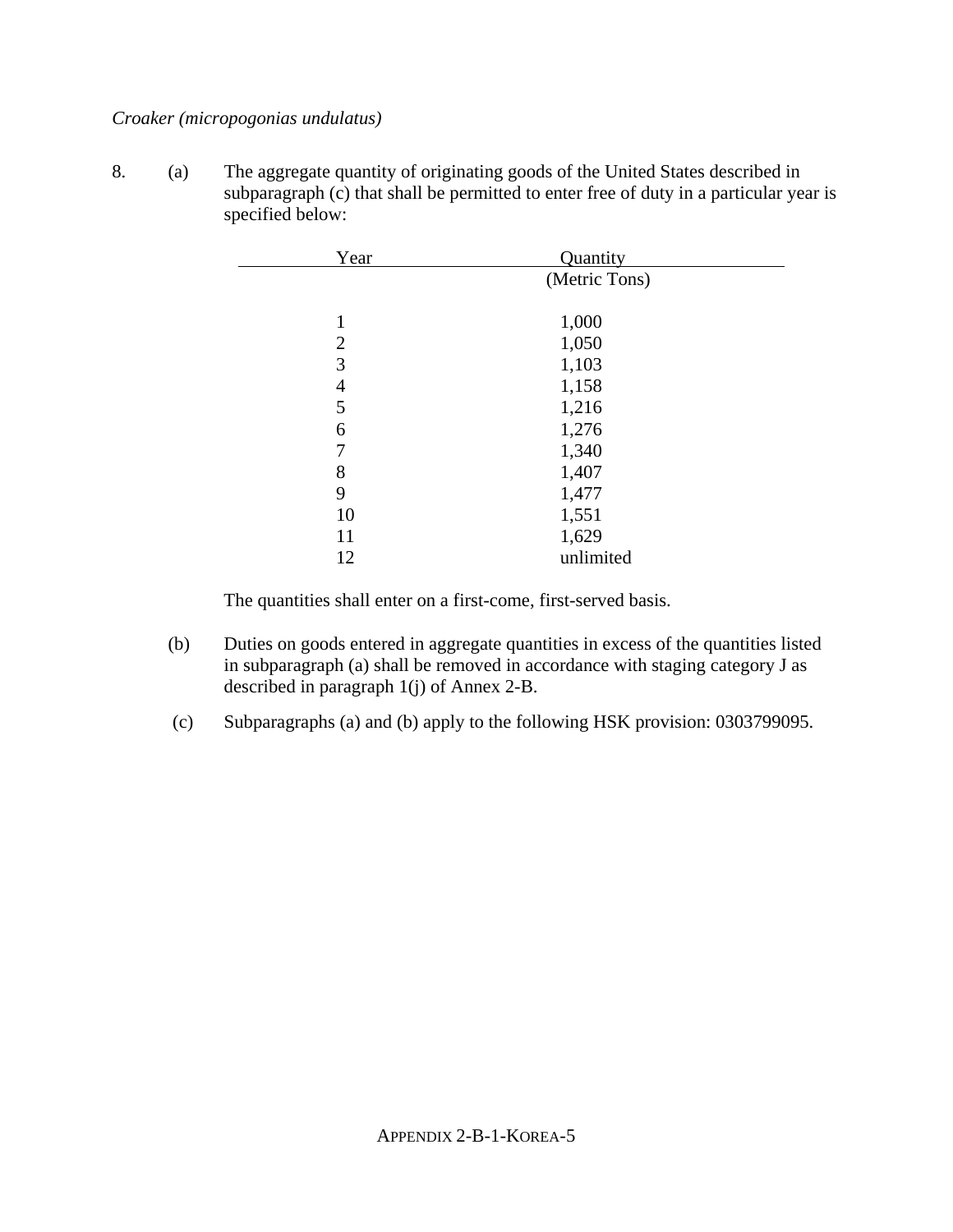# *Milk or Cream Powder less than 1.5% fat and buttermilk,*

*Milk and Cream Powder sweetened and unsweetened over 1.5% fat (Whole Milk Powder). Milk and Cream (Evaporated) sweetened or unsweetened and/or not concentrated* 

9. (a) The aggregate quantity of originating goods of the United States described in subparagraph (c) that shall be permitted to enter free of duty in a particular year is specified below:

|                                     | Quantity      |
|-------------------------------------|---------------|
| Year                                | (Metric Tons) |
|                                     | 5,000         |
| 2                                   | 5,150         |
| 3                                   | 5,305         |
| 4                                   | 5,464         |
| 5                                   | 5,628         |
| After year 5, the in-quota quantity |               |
| $\cdot$ 1 $\Omega$ 1 1              |               |

increases by 3% per year, compounded annually.

The Korea Agro-Fisheries Trade Corporation shall administer these TRQs and allocate the in-quota quantity of the TRQ through quarterly auctions (December, March, June, and September.)

- (b) Duties on goods entered in aggregate quantities in excess of the quantities listed in subparagraph (a) shall be treated in accordance with staging category X as described in paragraph 3(k) of the General Notes accompanying Korea's Schedule to Annex 2-B.
- (c) Subparagraphs (a) and (b) apply to the following HSK provisions: 0402101010, 0402101090, 0402109000, 0403901000, 0402211000, 0402219000, 0402290000, 0402911000, 0402919000, 0402991000, and 0402999000.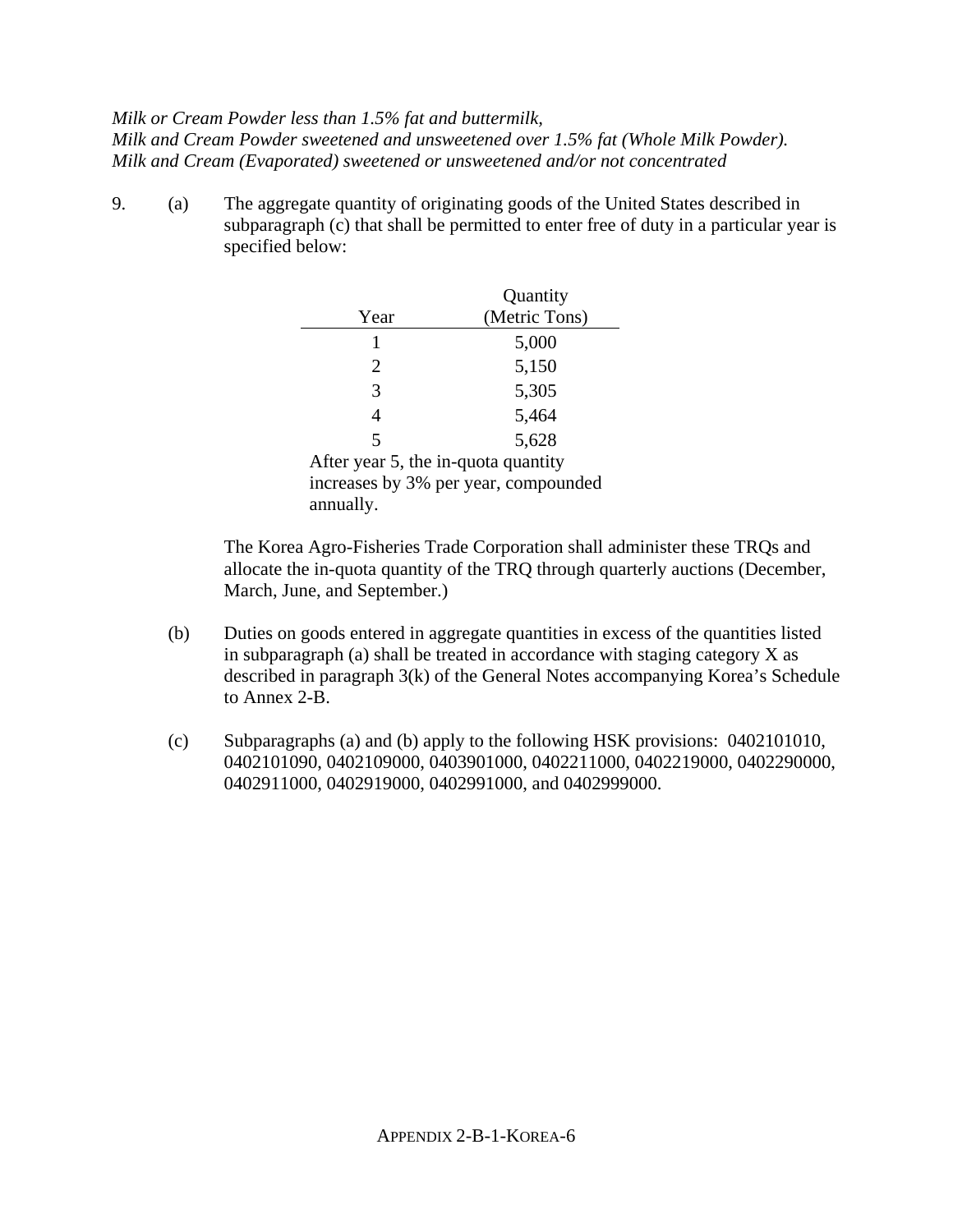# *Food Whey*

10. (a) The aggregate quantity of originating goods of the United States described in subparagraph (c) that shall be permitted to enter free of duty in a particular year is specified below:

|                | Quantity      |
|----------------|---------------|
| Year           | (Metric Tons) |
| 1              | 3,000         |
| $\overline{2}$ | 3,090         |
| 3              | 3,183         |
| 4              | 3,278         |
| 5              | 3,377         |
| 6              | 3,478         |
| 7              | 3,582         |
| 8              | 3,690         |
| 9              | 3,800         |
| 10             | Unlimited     |

The Korea Dairy Industries Association shall administer these TRQs and allocate the in-quota quantity to historical and new importers using a licensing system.

- (b) Duties on goods entered in aggregate quantities in excess of the quantities listed in subparagraph (a) shall be removed in accordance with staging category Z as described in paragraph 3(m) of the General Notes accompanying Korea's Schedule to Annex 2-B.
- (c) Subparagraphs (a) and (b) apply to the following HSK provisions: 0404101010, 0404101090, 0404102110, 0404102120, 0404102130, 0404102190, and 0404102900.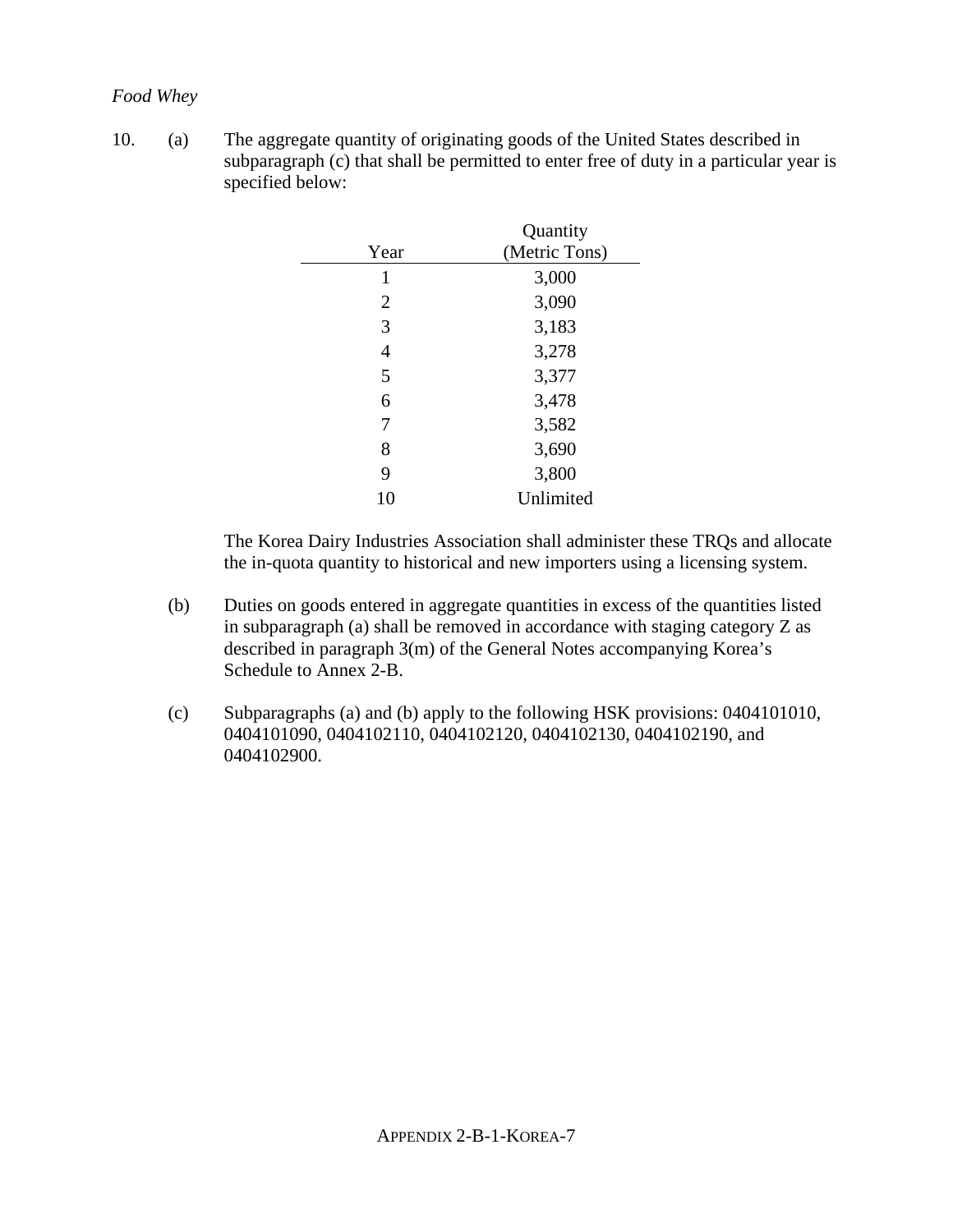# *Butter and other fats and oils derived from milk*

11. (a) The aggregate quantity of originating goods of the United States described in subparagraph (c) that shall be permitted to enter free of duty in a particular year is specified below:

|                | Quantity      |
|----------------|---------------|
| Year           | (Metric Tons) |
| 1              | 200           |
| $\overline{2}$ | 206           |
| 3              | 212           |
| $\overline{4}$ | 219           |
| 5              | 225           |
| 6              | 232           |
| 7              | 239           |
| 8              | 246           |
| 9              | 253           |
| 10             | Unlimited     |

The Korea Agro-Fisheries Trade Corporation shall administer these TRQs and allocate the in-quota quantity by auction, with the entire in-quota quantity of originating goods made available during the first auction in the year, to be held in January. Any quantity not allocated in the first auction shall be made available at a subsequent auction on or before March 15, and at subsequent auctions thereafter, within 45 days after the date of the previous auction.

- (b) Duties on goods entered in aggregate quantities in excess of the quantities listed in subparagraph (a) shall be removed in accordance with staging category G as described in paragraph 1(g) of Annex 2-B.
- (c) Subparagraphs (a) and (b) apply to the following HSK provisions: 0405100000 and 0405900000.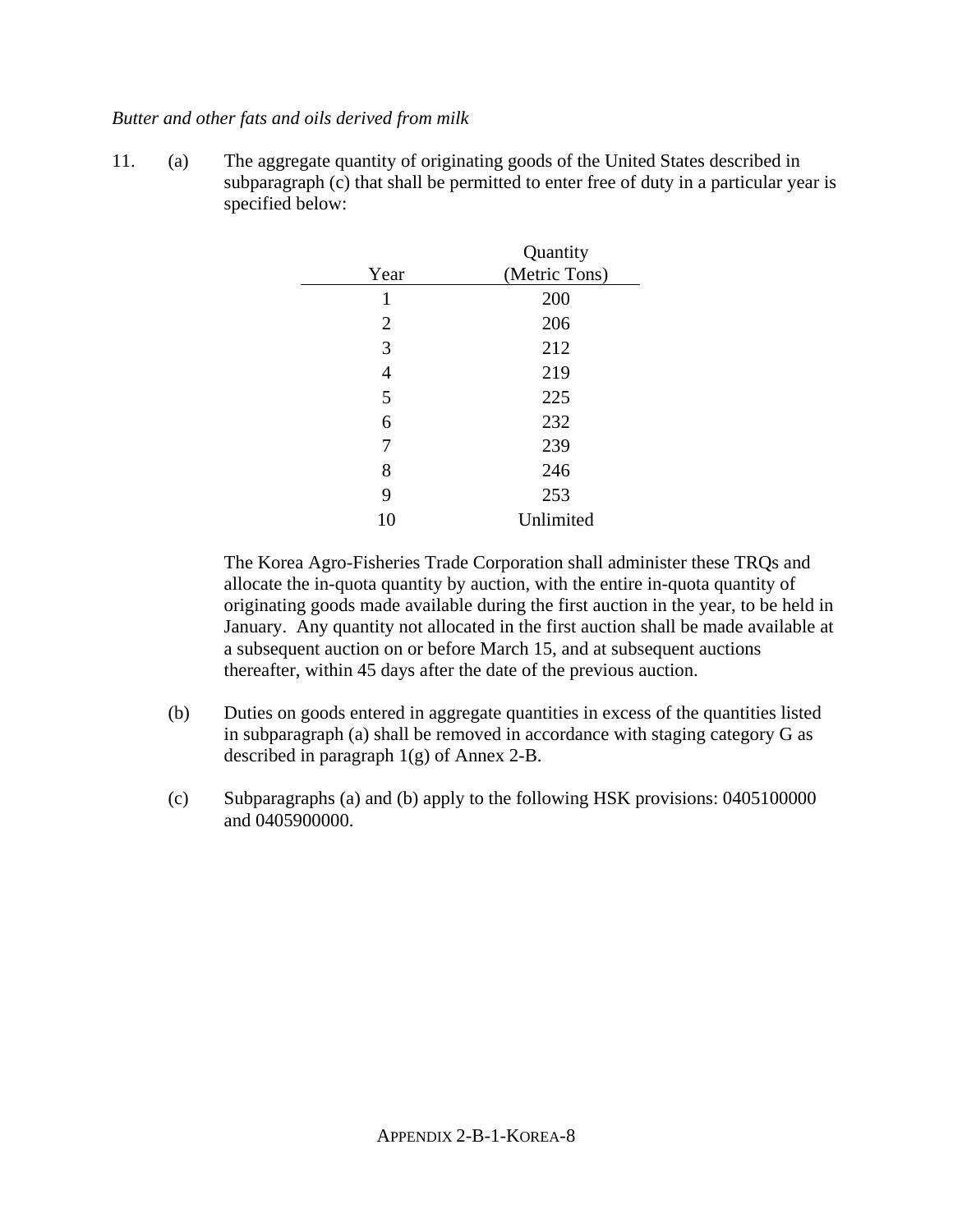*Fresh, curd grated or powdered, processed, and all other cheeses.* 

12. (a) The aggregate quantity of originating goods of the United States described in subparagraph (c) that shall be permitted to enter free of duty in a particular year is specified below:

|                | Quantity      |
|----------------|---------------|
| Year           | (Metric Tons) |
| 1              | 7,000         |
| $\overline{2}$ | 7,210         |
| 3              | 7,426         |
| 4              | 7,649         |
| 5              | 7,879         |
| 6              | 8,115         |
| 7              | 8,358         |
| 8              | 8,609         |
| 9              | 8,867         |
| 10             | 9,133         |
| 11             | 9,407         |
| 12             | 9,690         |
| 13             | 9,980         |
| 14             | 10,280        |
| 15             | Unlimited     |

The Korea Dairy Industries Association shall administer these TRQs and allocate the in-quota quantity to historical and new importers through a licensing system.

- (b) Duties on goods entered in aggregate quantities in excess of the quantities listed in subparagraph (a) shall be removed in accordance with staging category H as described in paragraph 1(h) of Annex 2-B.
- (c) Subparagraphs (a) and (b) apply to the following HSK provisions: 0406101000, 0406200000, 0406300000, and 0406900000 (0406900000 includes cheddar cheese). Beginning in year 10, cheddar cheese will no longer be subject to a TRQ.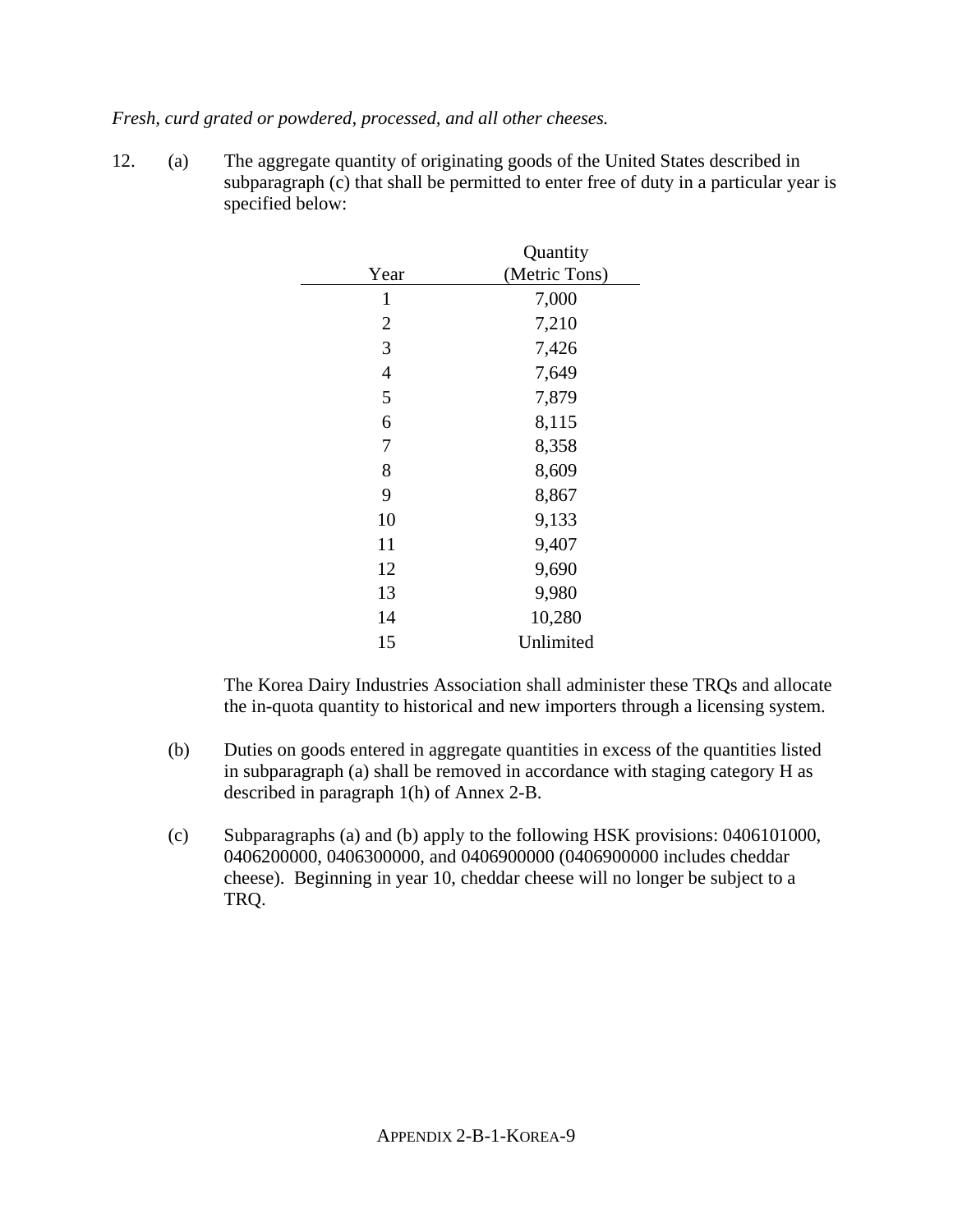# *Honey, natural*

13. (a) The aggregate quantity of originating goods of the United States described in subparagraph (c) that shall be permitted to enter free of duty in a particular year is specified below:

|                                      | Quantity      |
|--------------------------------------|---------------|
| Year                                 | (Metric Tons) |
|                                      | 200           |
| 2                                    | 206           |
| 3                                    | 212           |
| 4                                    | 219           |
| 5                                    | 225           |
| After year 5, the in-quota quantity  |               |
| increases by 3% per year, compounded |               |
| annually.                            |               |

The Korea Agro-Fisheries Trade Corporation shall administer this TRQ and allocate the in-quota quantity through quarterly auctions (December, March, June, and September).

- (b) Duties on goods entered in aggregate quantities in excess of the quantities listed in subparagraph (a) shall be treated in accordance with staging category X as described in paragraph 3(k) of the General Notes accompanying Korea's Schedule to Annex 2-B.
- (c) Subparagraphs (a) and (b) apply to the following HSK provision: 0409000000.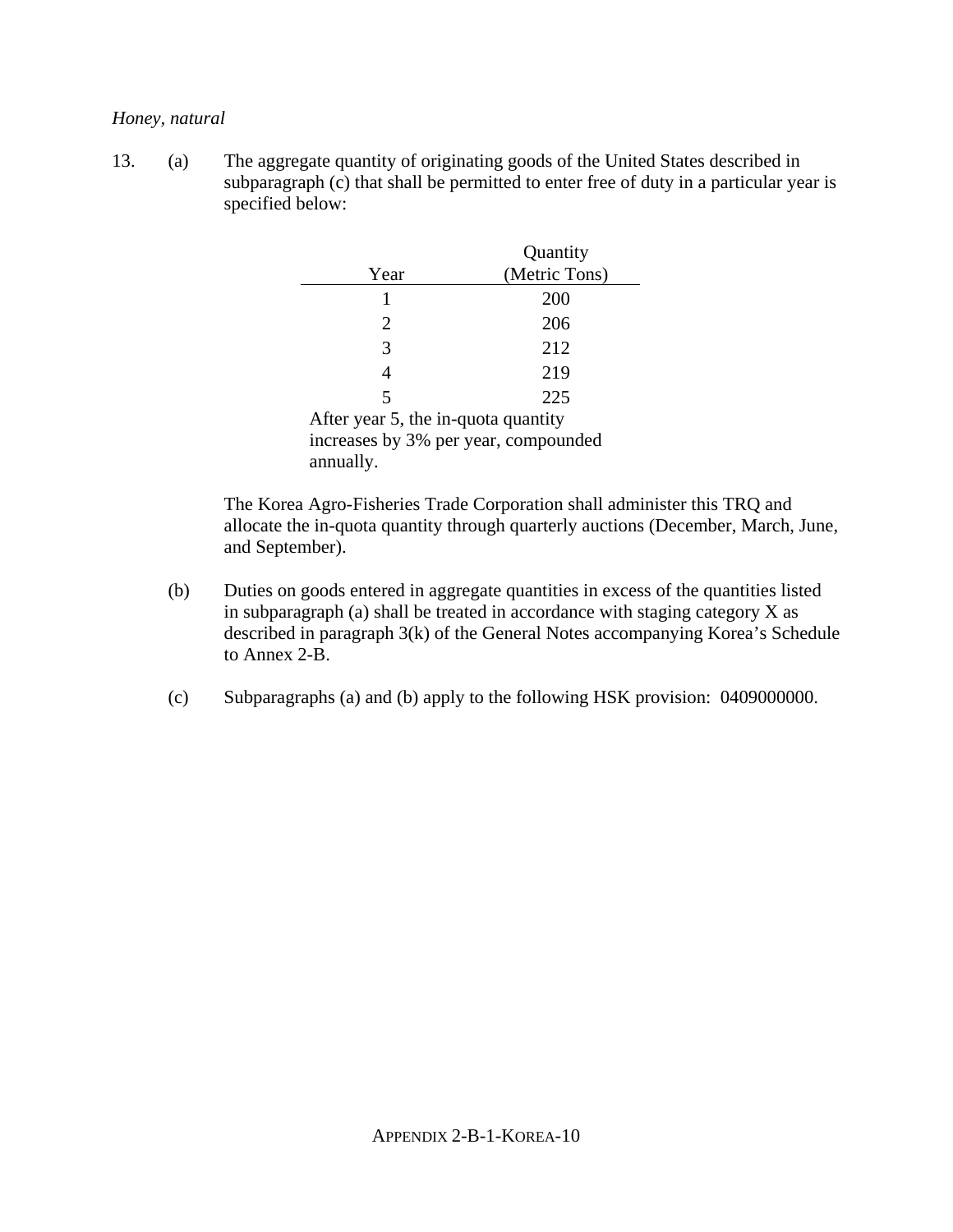# *Potatoes fresh or chilled (excludes chipping potatoes, excludes seed)*

14. (a) The aggregate quantity of originating goods of the United States described in subparagraph (c) that shall be permitted to enter free of duty in a particular year is specified below:

|                                      | Quantity      |
|--------------------------------------|---------------|
| Year                                 | (Metric Tons) |
|                                      | 3,000         |
| 2                                    | 3,090         |
| 3                                    | 3,183         |
| $\overline{4}$                       | 3,278         |
| 5                                    | 3,377         |
| After year 5, the in-quota quantity  |               |
| increases by 3% per year, compounded |               |
| annually.                            |               |

The Korea Agro-Fisheries Trade Corporation shall administer this TRQ and allocate the in-quota quantity through an auction.

- (b) Duties on goods entered in aggregate quantities in excess of the quantities listed in subparagraph (a) shall be treated in accordance with staging category X as described in paragraph 3(k) of the General Notes accompanying Korea's Schedule to Annex 2-B.
- (c) Subparagraphs (a) and (b) apply to the following HSK provision: 0701900000.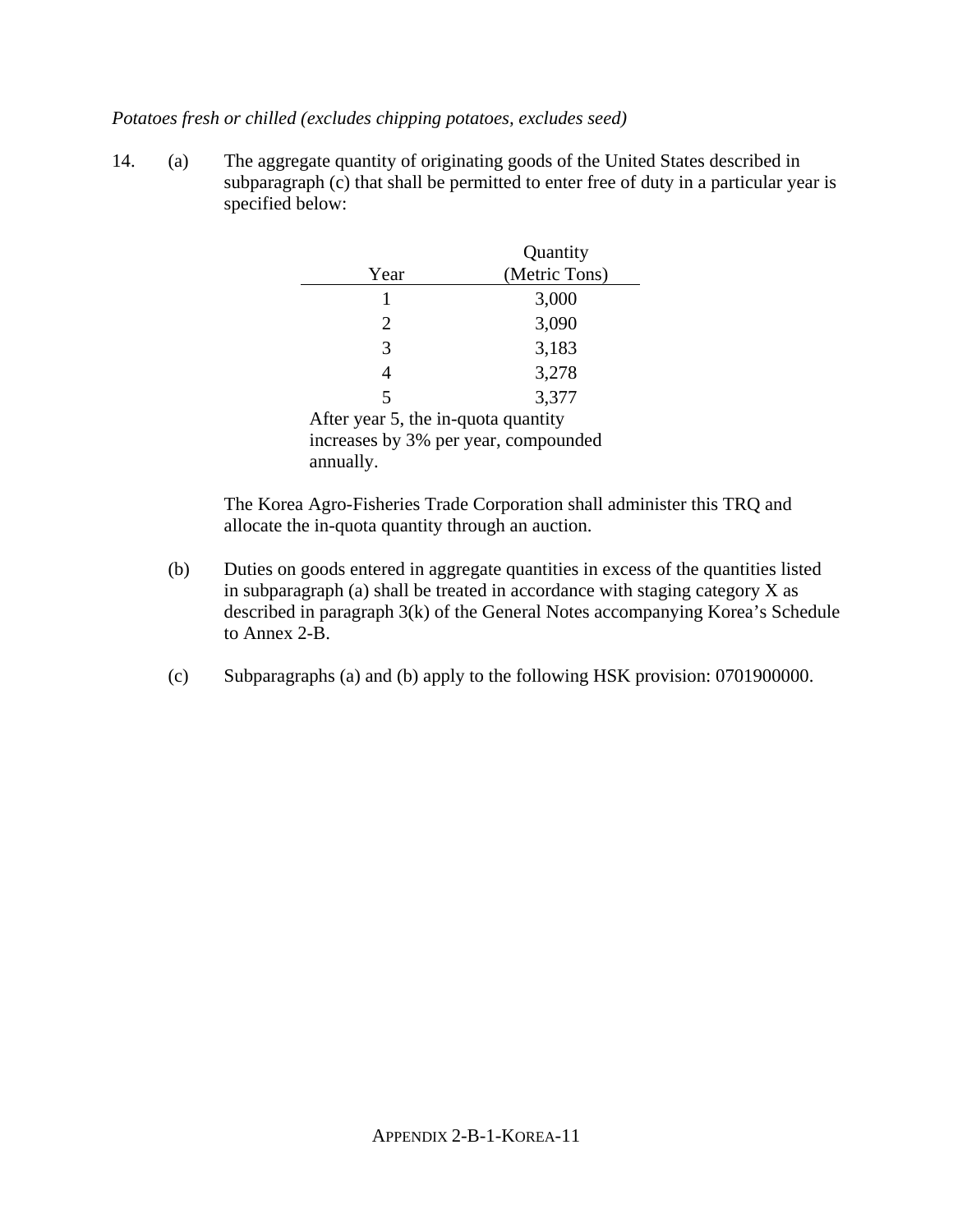#### *Oranges*

15. (a) The aggregate quantity of originating goods of the United States described in subparagraph (c) that shall be permitted to enter free of duty in a particular year is specified below:

|                                      | Quantity      |
|--------------------------------------|---------------|
| Year                                 | (Metric Tons) |
| 1                                    | 2,500         |
| $\overline{2}$                       | 2,575         |
| 3                                    | 2,652         |
| 4                                    | 2,732         |
| 5                                    | 2,814         |
| After year 5, the in-quota quantity  |               |
| increases by 3% per year, compounded |               |
| annually.                            |               |

The Korea Agro-Fisheries Trade Corporation shall administer this TRQ and allocate the in-quota quantity through an annual auction in years 1 through 10 and, beginning in year 11, through a licensing system based on historical shipments over the most recent three-year period. The Corporation shall conduct auctions and allocate import licenses in August of each year, and importers shall be permitted to import the duty-free quantities from September 1 through the last day of February. Any person or entity, including a producer group, registered as an importer under the *Foreign Trade Act* of Korea shall be eligible to apply and to be considered for the allocation of the duty-free quantities.

- (b) Duties on goods entered in aggregate quantities in excess of the quantities listed in subparagraph (a) shall be treated in accordance with staging category W as described in paragraph 3(j) of the General Notes accompanying Korea's Schedule to Annex 2-B.
- (c) Subparagraphs (a) and (b) apply to the following HSK provision: 0805100000.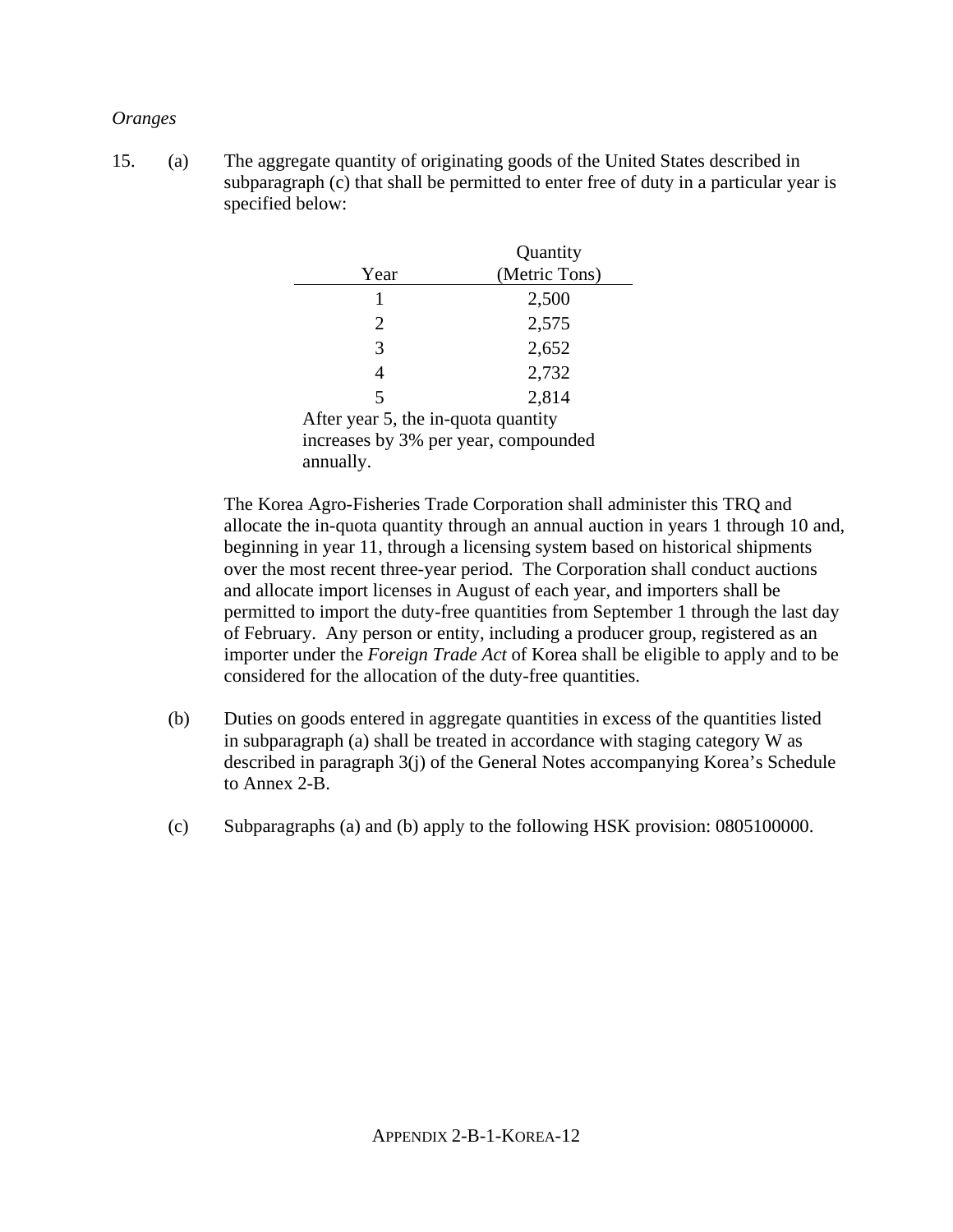# *Barley, except malting barley and cereals of barley*

16. (a) The aggregate quantity of originating goods of the United States described in subparagraph (c) that shall be permitted to enter free of duty in a particular year is specified below:

|                | Quantity      |
|----------------|---------------|
| Year           | (Metric Tons) |
| $\mathbf{1}$   | 2,500         |
| $\overline{2}$ | 2,550         |
| 3              | 2,601         |
| $\overline{4}$ | 2,653         |
| 5              | 2,706         |
| 6              | 2,760         |
| 7              | 2,815         |
| 8              | 2,872         |
| 9              | 2,929         |
| 10             | 2,988         |
| 11             | 3,047         |
| 12             | 3,108         |
| 13             | 3,171         |
| 14             | 3,234         |
| 15             | Unlimited     |

The Korea Agro-Fisheries Trade Corporation shall administer the licenses for these TRQs starting on the first business day of January on a first-come, firstserved basis, in response to written applications that it receives. Between the first business day of January and January 31 of each year, if the aggregate TRQ quantity requested by the applicants exceeds the total TRQ quantity for that year, the Corporation shall allocate the TRQ quantities among applicants on a *pro rata* basis.

If the aggregate TRQ quantity requested during January is less than the aggregate TRQ quantity for the year, the Corporation shall continue to allocate the TRQ on a first-come, first-served basis through the end of the year. Each license the Corporation issues to an applicant shall be valid for 90 days from the date of issuance, unused licenses shall be surrendered to the Corporation when the 90-day period expires, and the Corporation shall reallocate unused quantities to applicants on a first-come, first-served basis within 45 days after the date the licenses are surrendered.

(b) Duties on goods entered in aggregate quantities in excess of the quantities listed in subparagraph (a) shall be removed in accordance with staging category H as described in paragraph 1(h) of Annex 2-B.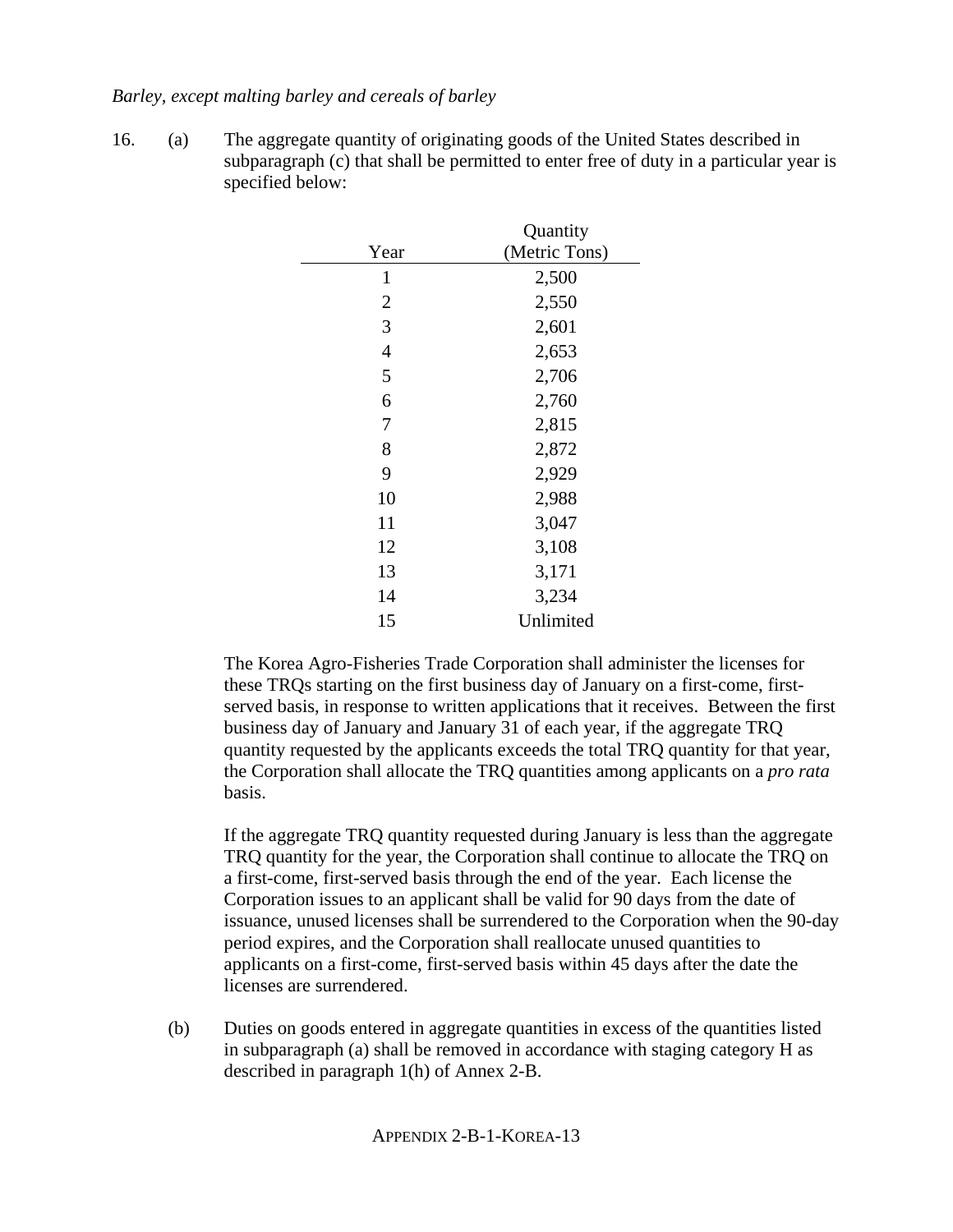(c) Subparagraphs (a) and (b) apply to the following HSK provisions: 1003009010 and 1003009020.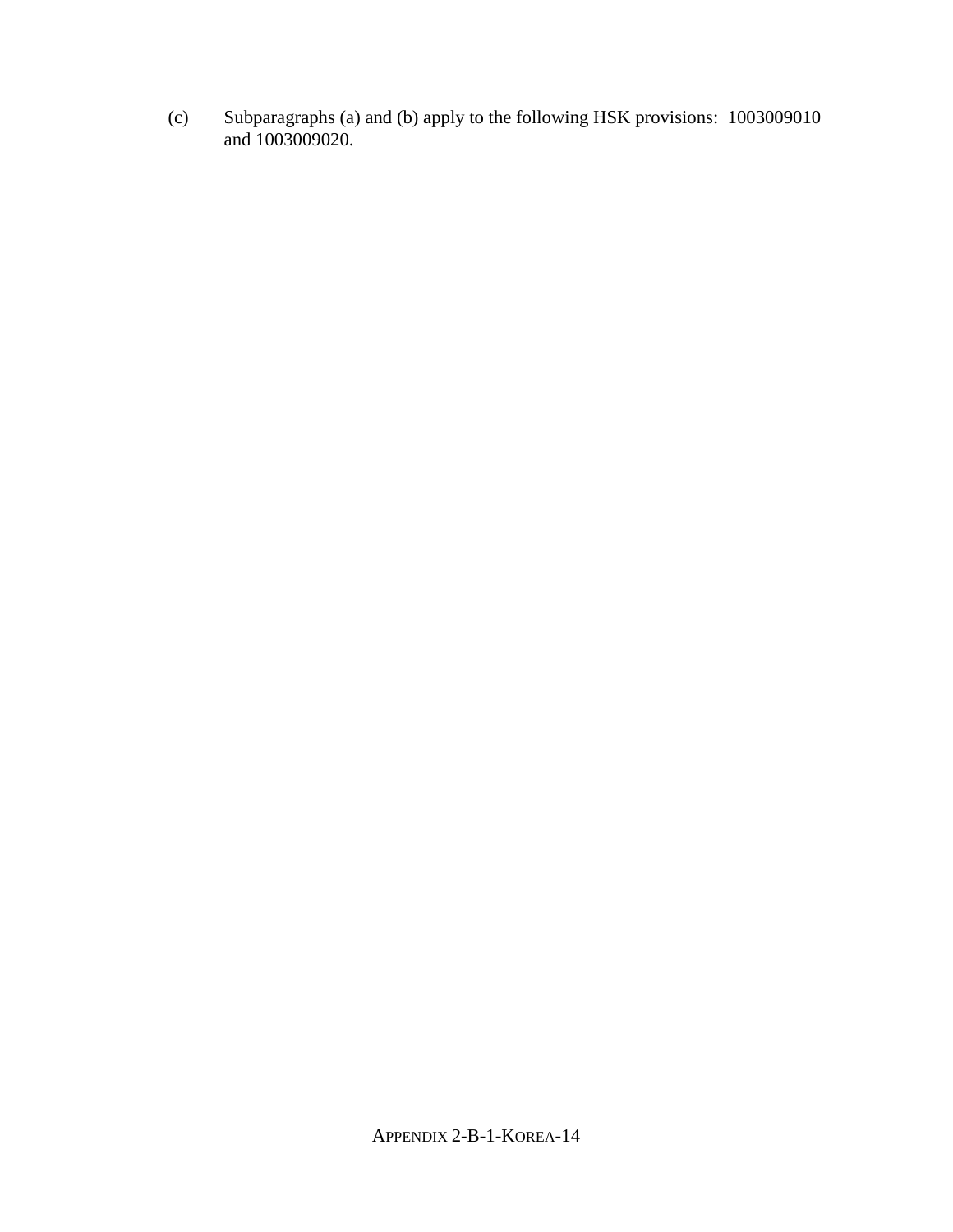# *Malt and malting barley*

17. (a) The aggregate quantity of originating goods of the United States described in subparagraph (c) that shall be permitted to enter free of duty in a particular year is specified below:

|                | Quantity      |
|----------------|---------------|
| Year           | (Metric Tons) |
| $\mathbf{1}$   | 9,000         |
| $\overline{2}$ | 9,180         |
| 3              | 9,364         |
| $\overline{4}$ | 9,551         |
| 5              | 9,742         |
| 6              | 9,937         |
| 7              | 10,135        |
| 8              | 10,338        |
| 9              | 10,545        |
| 10             | 10,756        |
| 11             | 10,971        |
| 12             | 11,190        |
| 13             | 11,414        |
| 14             | 11,642        |
| 15             | Unlimited     |

The Korea Agro-Fisheries Trade Corporation shall administer the licenses for these TRQs starting on the first business day of January on a first-come, firstserved basis, in response to written applications that it receives. Between the first business day of January and January 31 of each year, if the aggregate TRQ quantity requested by the applicants exceeds the total TRQ quantity for that year, the Corporation shall allocate the TRQ quantities among applicants on a *pro rata* basis.

If the aggregate TRQ quantity requested during January is less than the aggregate TRQ quantity for the year, the Corporation shall continue to allocate the TRQ on a first-come, first-served basis through the end of the year. Each license the Corporation issues to an applicant shall be valid for 90 days from the date of issuance, unused licenses shall be surrendered to the Corporation when the 90-day period expires, and the Corporation shall reallocate unused quantities to applicants on a first-come, first-served basis within 45 days after the date the licenses are surrendered.

(b) Duties on goods entered in aggregate quantities in excess of the quantities listed in subparagraph (a) shall be removed in accordance with staging category H as described in paragraph 1(h) of Annex 2-B.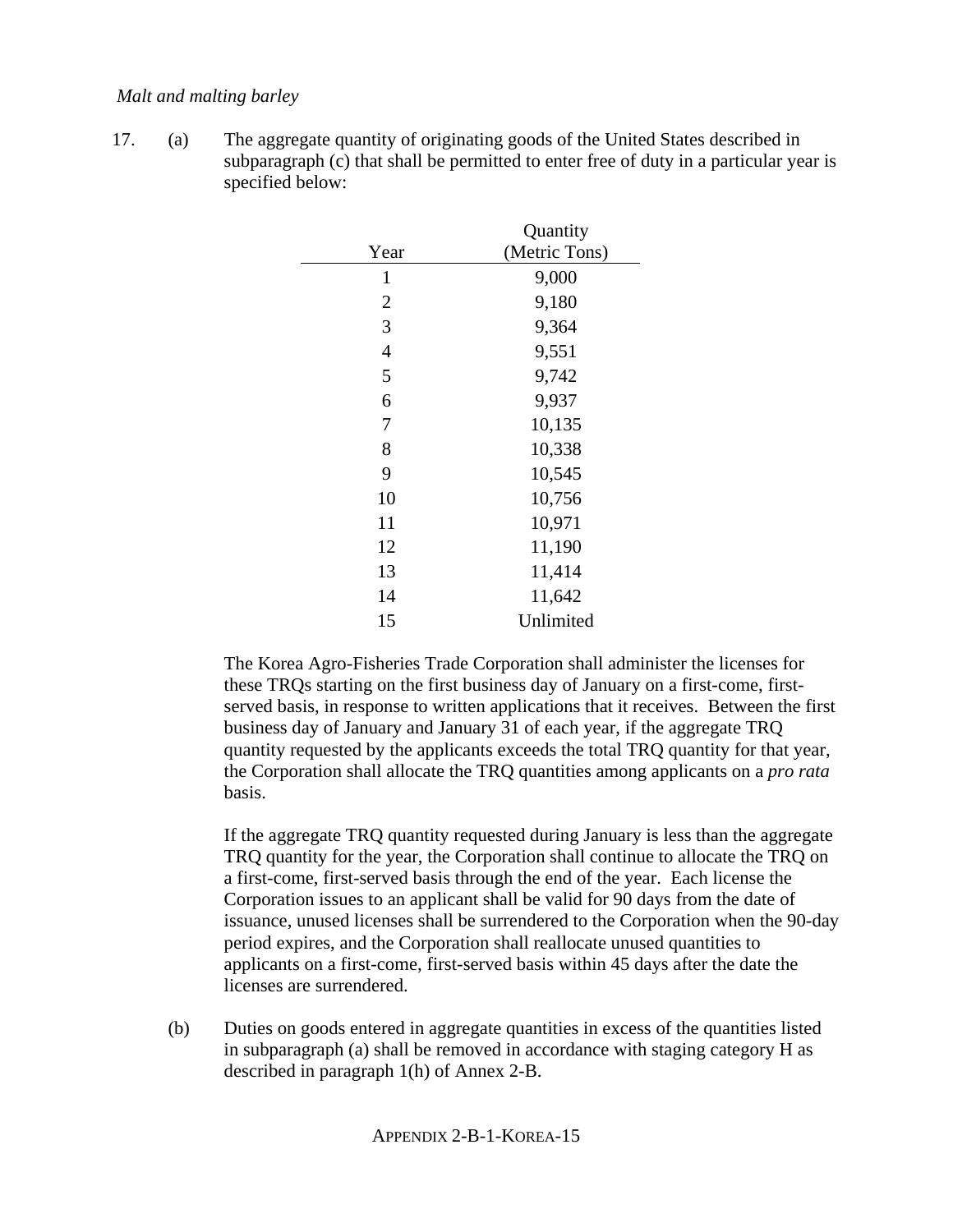(c) Subparagraphs (a) and (b) apply to the following HSK provisions: 1107100000 and 1003001000.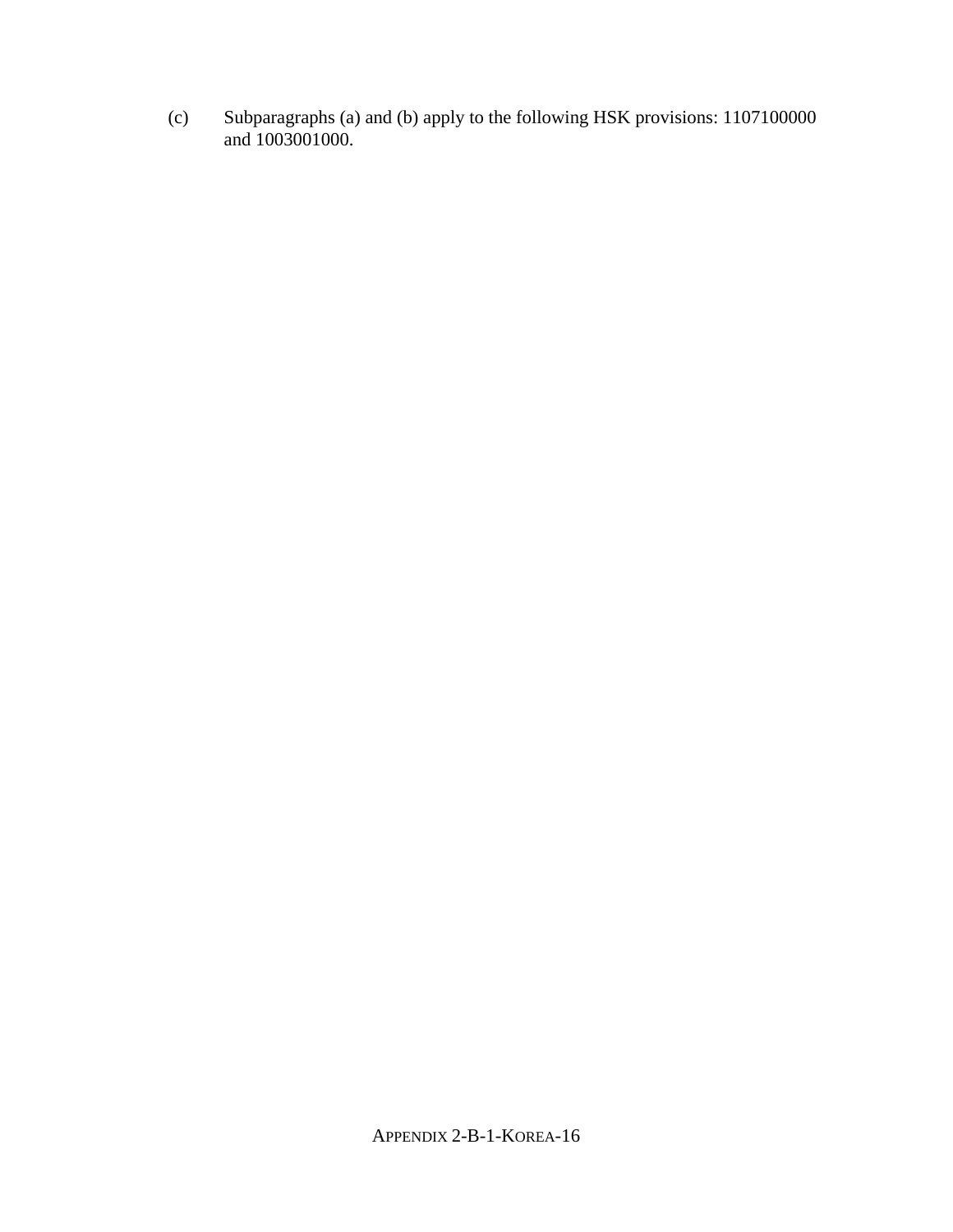# *Maize (Corn) Starch*

18. (a) The aggregate quantity of originating goods of the United States described in subparagraph (c) that shall be permitted to enter free of duty in a particular year is specified below:

|                | Quantity      |
|----------------|---------------|
| Year           | (Metric Tons) |
| 1              | 10,000        |
| $\overline{2}$ | 10,300        |
| 3              | 10,609        |
| $\overline{4}$ | 10,927        |
| 5              | 11,255        |
| 6              | 11,593        |
| 7              | 11,941        |
| 8              | 12,299        |
| 9              | 12,668        |
| 10             | 13,048        |
| 11             | 13,439        |
| 12             | 13,842        |
| 13             | 14,258        |
| 14             | 14,685        |
| 15             | Unlimited     |

The Korea Agro-Fisheries Trade Corporation shall administer the licenses for these TRQs starting on the first business day of January on a first-come, firstserved basis, in response to written applications that it receives. Between the first business day of January and January 31 of each year, if the aggregate TRQ quantity requested by the applicants exceeds the total TRQ quantity for that year, the Corporation shall allocate the TRQ quantities among applicants on a *pro rata* basis.

If the aggregate TRQ quantity requested during January is less than the aggregate TRQ quantity for the year, the Corporation shall continue to allocate the TRQ on a first-come, first-served basis through the end of the year. Each license the Corporation issues to an applicant shall be valid for 90 days from the date of issuance, unused licenses shall be surrendered to the Corporation when the 90-day period expires, and the Corporation shall reallocate unused quantities to applicants on a first-come, first-served basis within 45 days after the date the licenses are surrendered.

(b) Duties on goods entered in aggregate quantities in excess of the quantities listed in subparagraph (a) shall be removed in accordance with staging category H as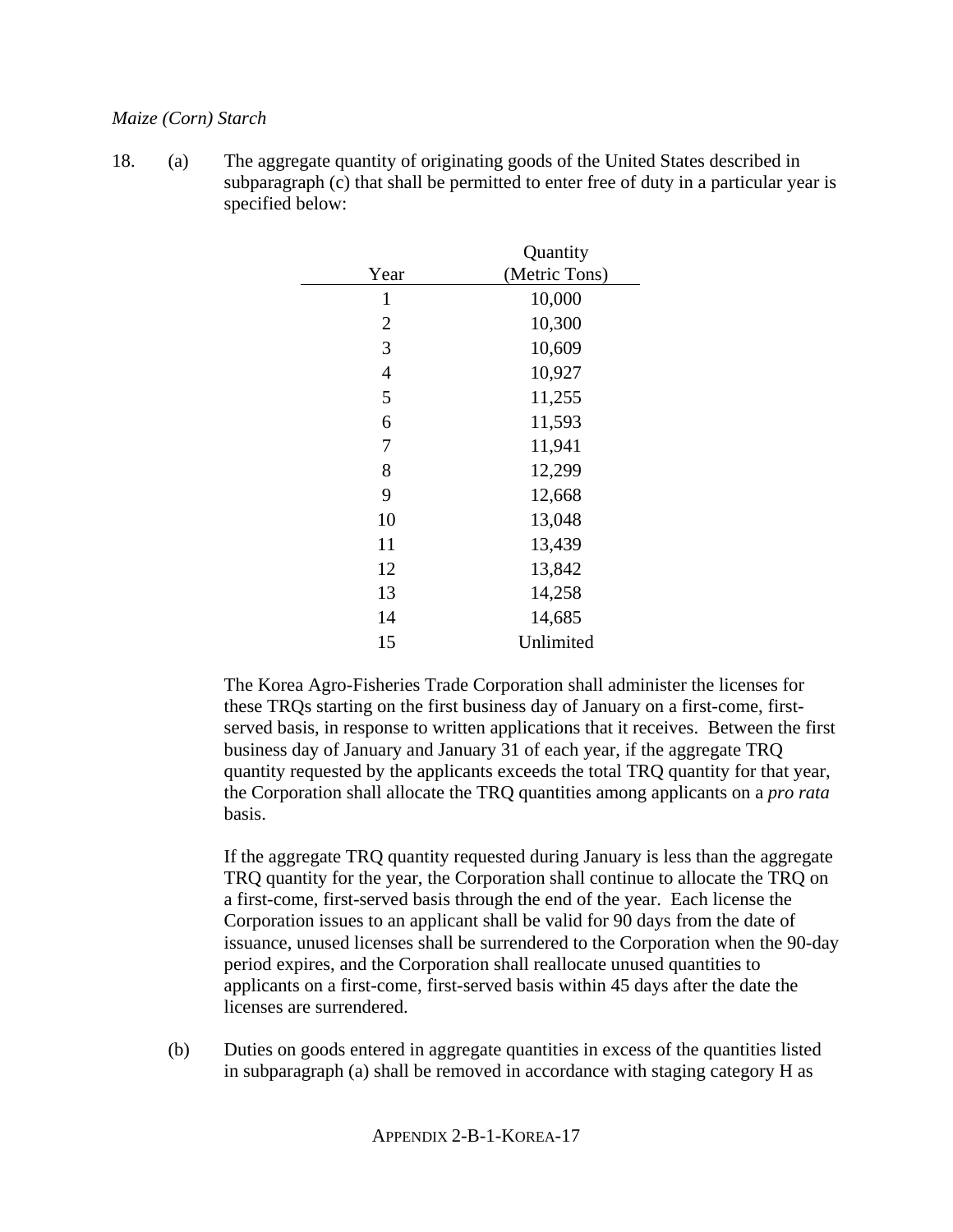described in paragraph 1(h) of Annex 2-B.

(c) Subparagraphs (a) and (b) apply to the following HSK provision: 1108120000.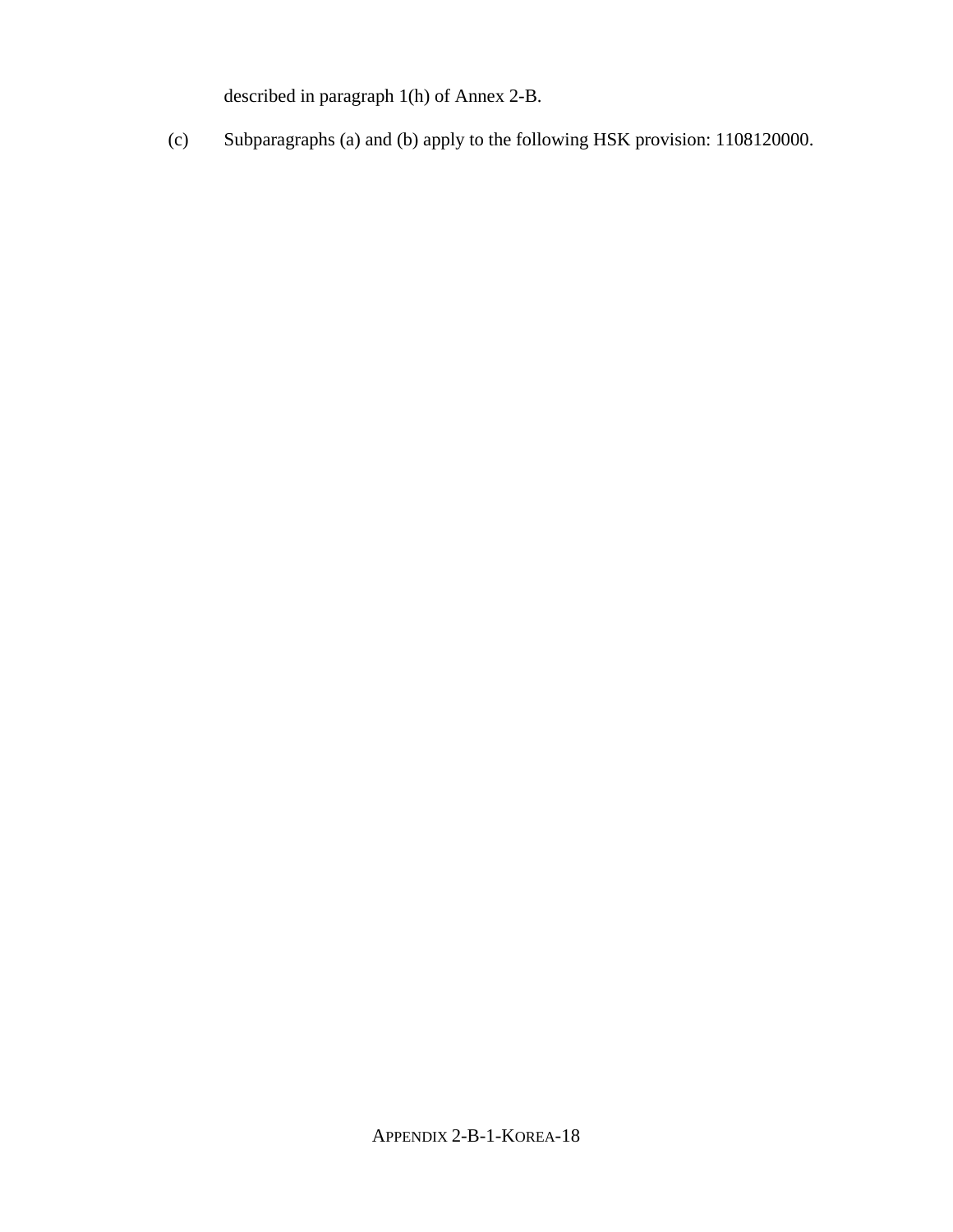# *Soybeans for Human Consumption, Identity Preserved*

19. (a) The aggregate quantity of originating goods of the United States described in subparagraph (e) that shall be permitted to enter free of duty in a particular year is specified below:

|                                      | Quantity      |
|--------------------------------------|---------------|
| Year                                 | (Metric Tons) |
|                                      | 10,000        |
| 2                                    | 20,000        |
| 3                                    | 25,000        |
| 4                                    | 25,750        |
| 5                                    | 26,523        |
| After year 5, the in-quota quantity  |               |
| increases by 3% per year, compounded |               |
| annually.                            |               |

An association of soybean processors, which includes the Korea Federation of Soybean Curd Industry Cooperatives, Korea Soy Sauce Industrial Cooperative, Korea Foods Industry Association, and other appropriate associations representing processors of soybeans, shall administer this TRQ through the Korea Agro-Fisheries Trade Corporation. The association shall allocate the TRQ as set out in subparagraph (b) and the Corporation shall automatically issue import licenses for quantities that the association allocates.

- (b) The association shall allocate the TRQ in response to written applications from importers accompanied by signed letters of intent to purchase identity preserved soybeans for delivery no earlier than seven months after an importer applies for an allocation. The Association shall begin allocating the TRQ no later than April 1 of the year prior to the year of importation. Each license shall be valid for the entire quota year for which it is issued. When requested by the importer, shipments shall be accompanied by a statement from an independent third-party inspector certifying that the product meets the specifications listed in subparagraph (d) for identity-preserved soybeans.
- (c) Duties on goods entered in aggregate quantities in excess of the quantities listed in subparagraph (a) shall be treated in accordance with staging category X as described in paragraph 3(k) of the General Notes accompanying Korea's Schedule to Annex 2-B.
- (d) **Identity-preserved soybeans** means a shipment of soybeans containing not less than 95 percent of any single variety of soybean and not more than one percent of foreign material. Identity preserved soybeans may not be shipped in bulk, but shall be shipped in bags or containers.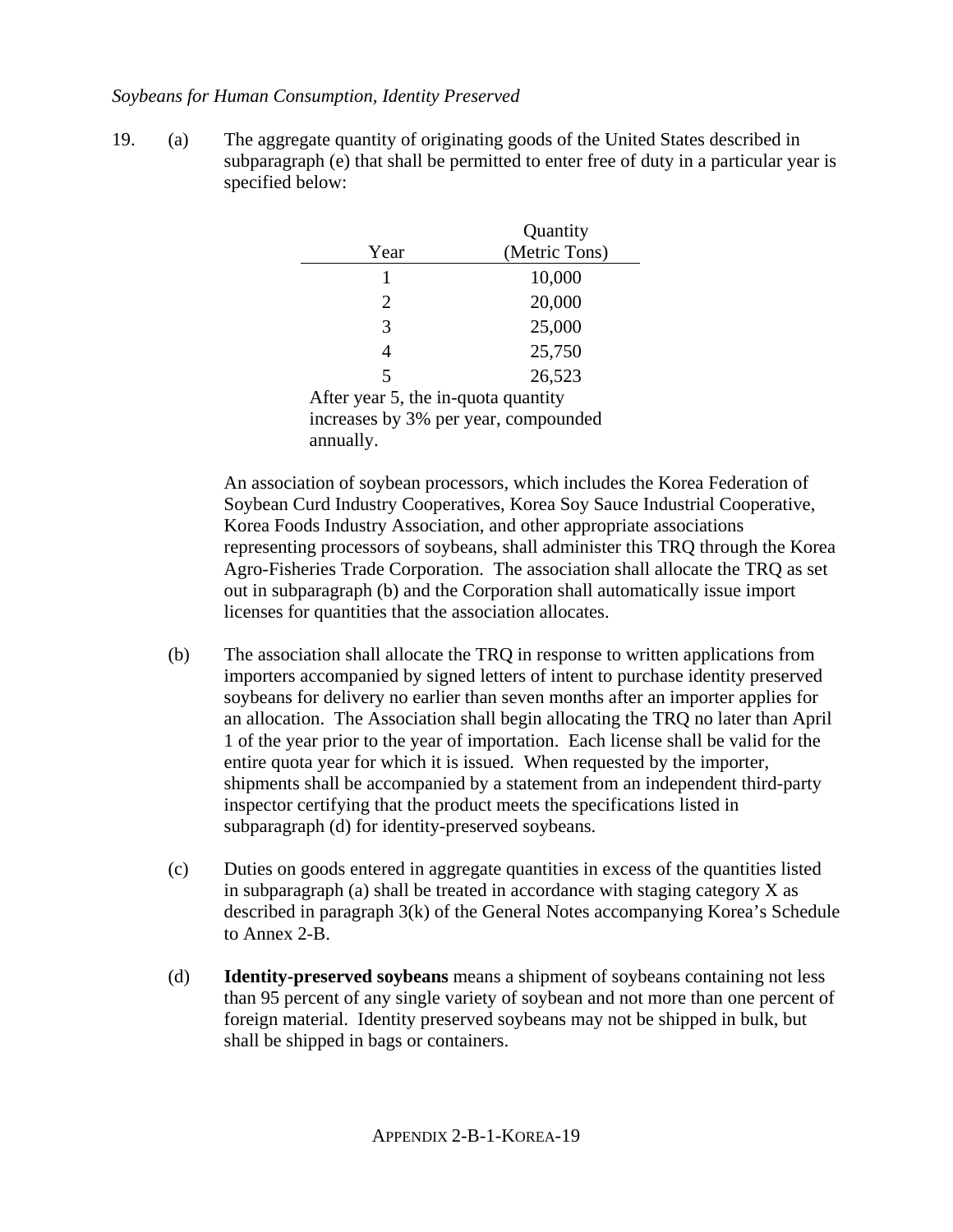(e) Subparagraphs (a) through (d) apply to the following HSK provision: 1201009000.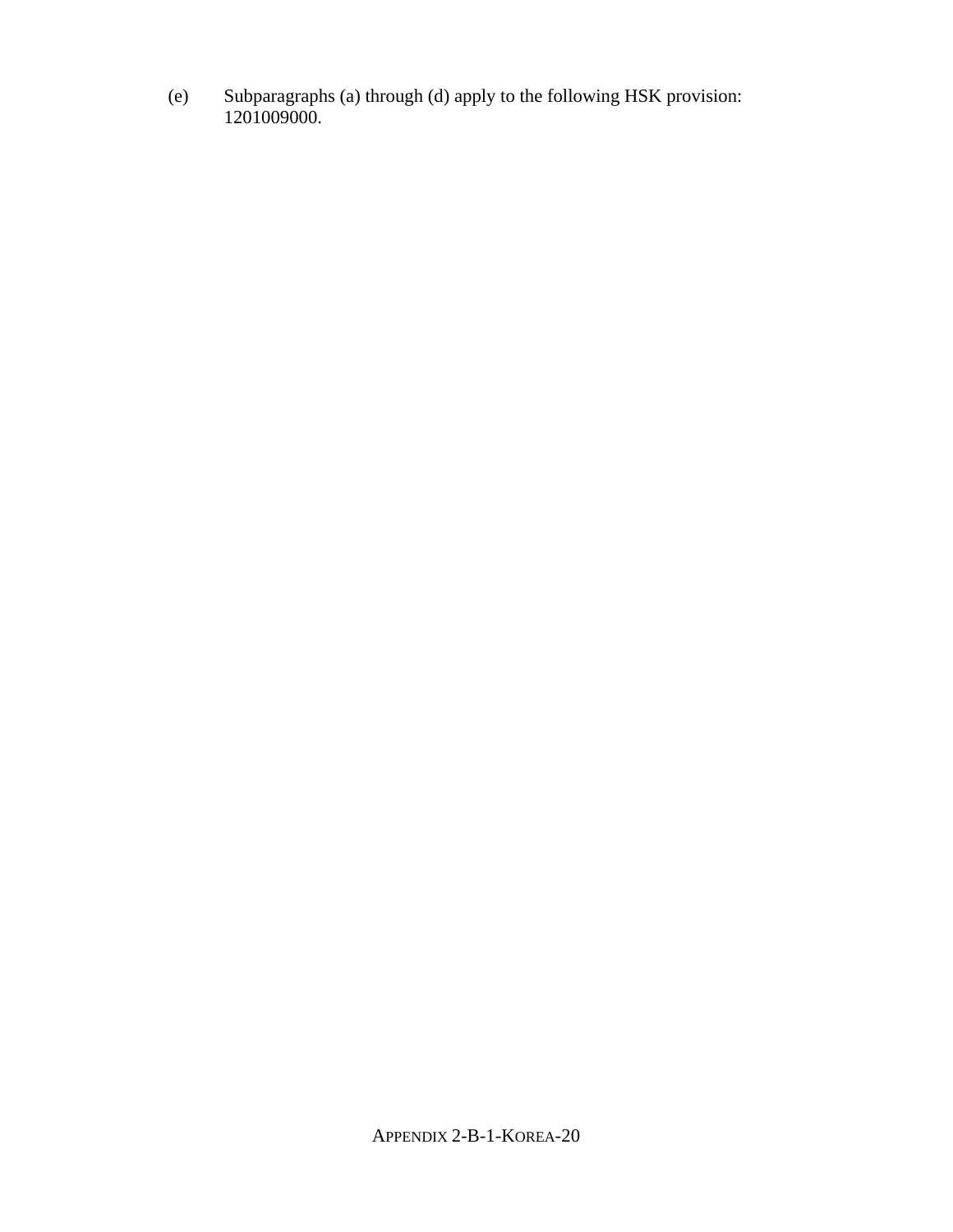#### *Ginseng, raw, white (major and minor roots and tail)*

20. (a) The aggregate quantity of originating goods of the United States described in subparagraph (c) that shall be permitted to enter free of duty in a particular year is specified below:

| Year           | Quantity<br>(Metric Tons) |
|----------------|---------------------------|
| $\mathbf{1}$   | 5.7                       |
| $\overline{c}$ | 5.9                       |
| 3              | 6.0                       |
| $\overline{4}$ | 6.2                       |
| 5              | 6.4                       |
| 6              | 6.6                       |
| 7              | 6.8                       |
| 8              | 7.0                       |
| 9              | 7.2                       |
| 10             | 7.4                       |
| 11             | 7.7                       |
| 12             | 7.9                       |
| 13             | 8.1                       |
| 14             | 8.4                       |
| 15             | 8.6                       |
| 16             | 8.9                       |
| 17             | 9.1                       |
| 18             | Unlimited                 |

The Korea Agro-Fisheries Trade Corporation shall administer these TRQs through an auction.

- (b) Duties on goods entered in aggregate quantities in excess of the quantities listed in subparagraph (a) shall be removed in accordance with staging category O as described in paragraph 3(d) of the General Notes accompanying Korea's Schedule to Annex 2-B.
- (c) Subparagraphs (a) and (b) apply to the following HSK provisions: 1211201100, 1211201210, 1211201220, and 1211201240.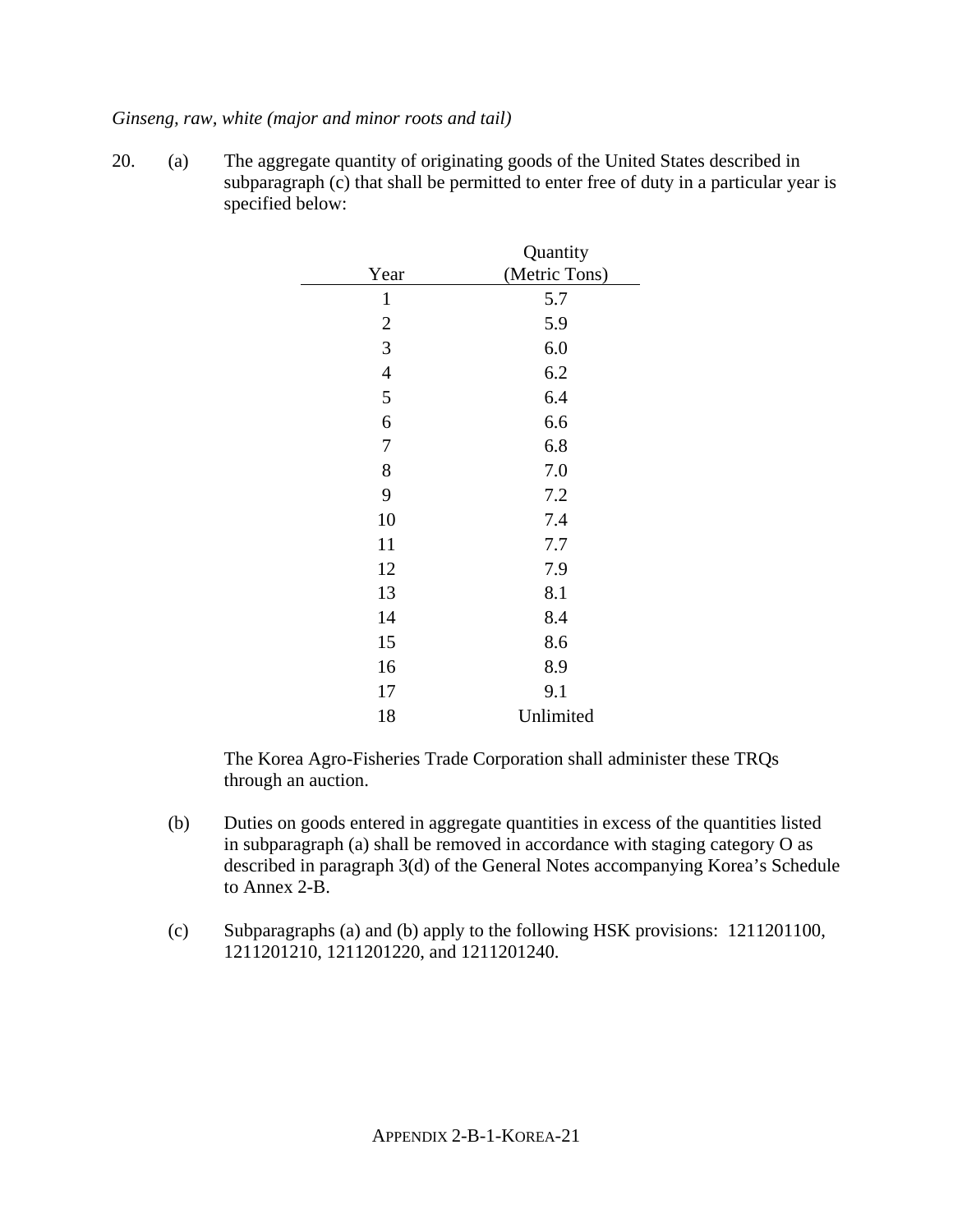## *Fodder, Other*

21. (a) The aggregate quantity of originating goods of the United States described in subparagraph (c) that shall be permitted to enter free of duty in a particular year is specified below:

|          | Quantity      |
|----------|---------------|
| Year     | (Metric Tons) |
|          | 200,000       |
| $1 - 14$ | per year      |
| 15       | Unlimited     |

The Korea Feed Ingredients Association, the Korea Feed Association, and the National Agricultural Cooperative Federation shall administer this TRQ and allocate the in-quota quantity through a licensing system. Registered mixed feed producers, registered feed ingredients producers, and livestock breeders are eligible to receive a TRQ allocation based on the quantity of originating goods described in subparagraph (c) they imported during the 24-month period immediately preceding the calendar year in which the license is requested, and on the quantity of originating goods requested for the calendar year.

- (b) Duties on goods entered in aggregate quantities in excess of the quantities listed in subparagraph (a) shall be removed in accordance with staging category H as described in paragraph 1(h) of Annex 2-B.
- (c) Subparagraphs (a) and (b) apply to the following HSK provision: 1214909090.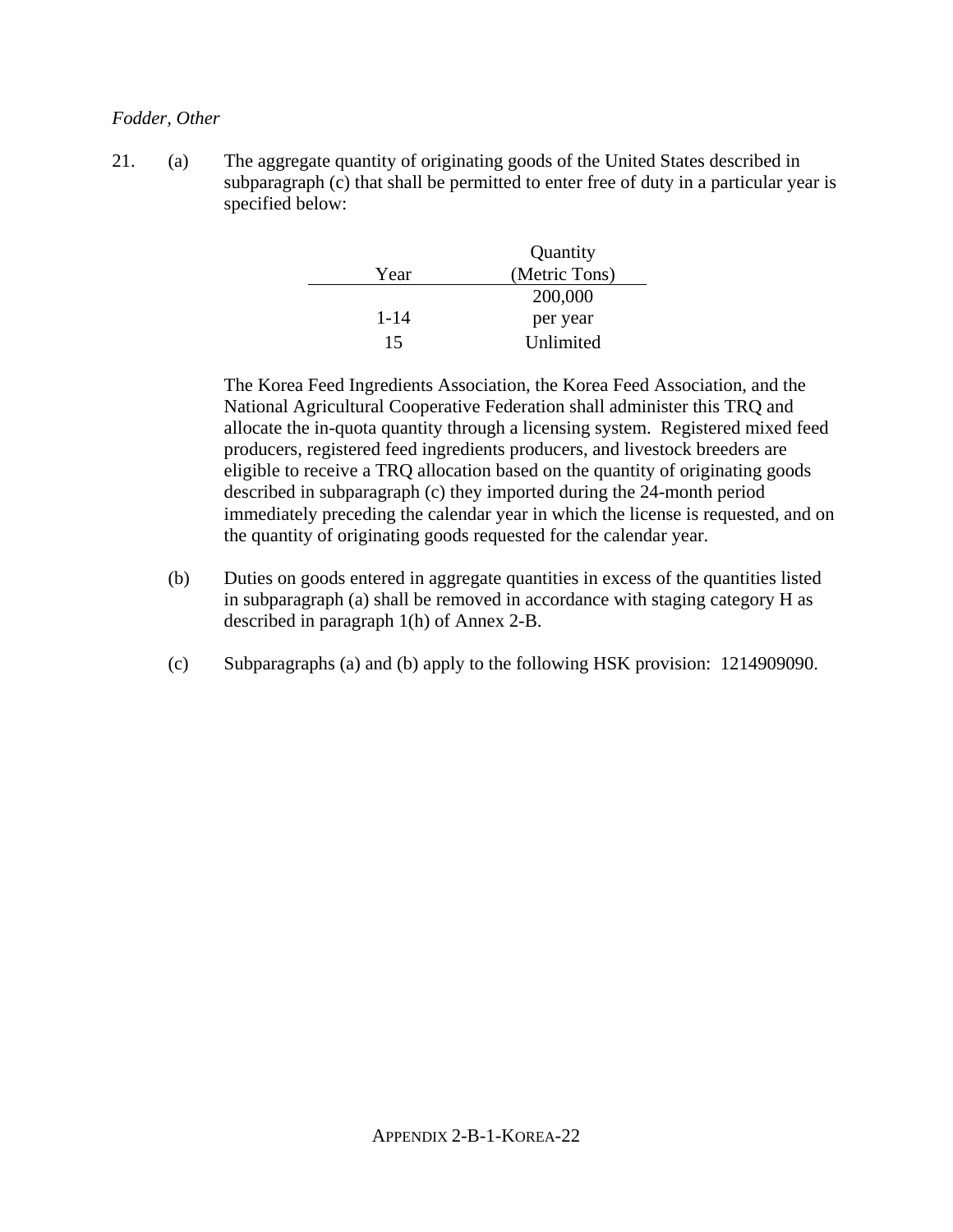# *Prepared dry milk and other*

22. (a) The aggregate quantity of originating goods of the United States described in subparagraph (c) that shall be permitted to enter free of duty in a particular year is specified below:

|                | Quantity      |
|----------------|---------------|
| Year           | (Metric Tons) |
| 1              | 700           |
| $\overline{2}$ | 721           |
| 3              | 743           |
| 4              | 765           |
| 5              | 788           |
| 6              | 811           |
| 7              | 836           |
| 8              | 861           |
| 9              | 887           |
| 10             | Unlimited     |

The Korea Dairy Industries Association shall administer these TRQs and allocate the in-quota quantity to historical and new importers through a licensing system.

- (b) Duties on goods entered in aggregate quantities in excess of the quantities listed in subparagraph (a) shall be removed in accordance with staging category G as described in paragraph 1(g) of Annex 2-B.
- (c) Subparagraphs (a) and (b) apply to the following HSK provisions: 1901101010 and 1901101090.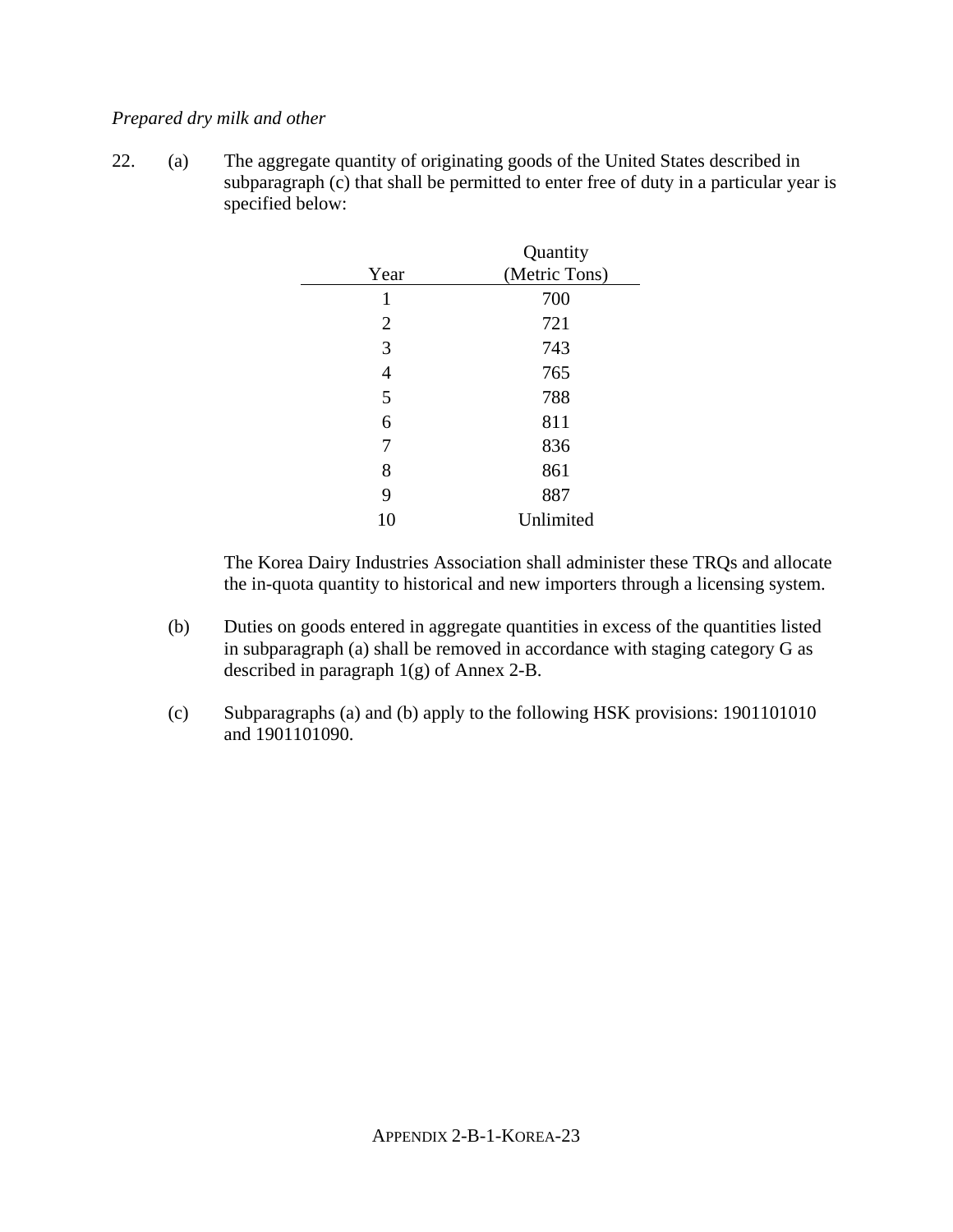# *Supplementary Feeds, Animal*

23. (a) The aggregate quantity of originating goods of the United States described in subparagraph (c) that shall be permitted to enter free of duty in a particular year is specified below:

|                | Quantity      |
|----------------|---------------|
| Year           | (Metric Tons) |
| 1              | 5,500         |
| $\overline{2}$ | 5,665         |
| 3              | 5,835         |
| $\overline{4}$ | 6,010         |
| 5              | 6,190         |
| 6              | 6,376         |
| 7              | 6,567         |
| 8              | 6,764         |
| 9              | 6,967         |
| 10             | 7,176         |
| 11             | 7,392         |
| 12             | Unlimited     |

The Korea Feed Ingredients Association and the Korea Feed Milk Replacer Association shall administer these TRQs and allocate the in-quota quantity through licensing systems. These TRQs shall be allocated based on the amount of originating goods described in subparagraph (c) imported by applicants during the 24-month period immediately preceding the calendar year for which the license is issued and the quantity of originating goods requested by applicants for the calendar year.

- (b) Duties on goods entered in aggregate quantities in excess of the quantities listed in subparagraph (a) shall be removed in accordance with staging category M as described in paragraph 3(b) of the General Notes accompanying Korea's Schedule to Annex 2-B.
- (c) Subparagraphs (a) and (b) apply to the following HSK provisions: 2309902010, 2309902020, 2309902099, and 2309909000.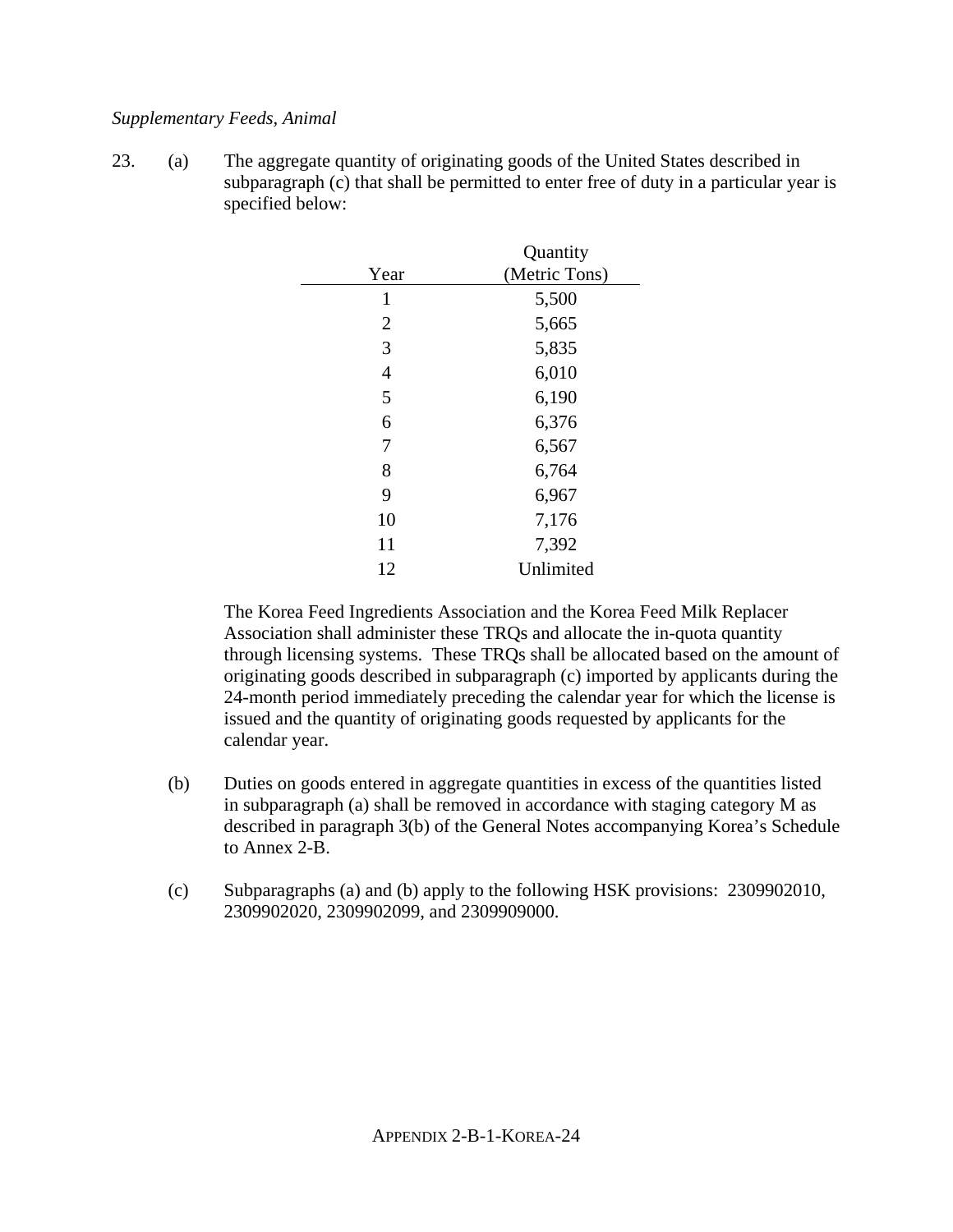#### *Dextrins*

24. (a) The aggregate quantity of originating goods of the United States described in subparagraph (c) that shall be permitted to enter free of duty in a particular year is specified below:

|                | Quantity      |
|----------------|---------------|
| Year           | (Metric Tons) |
| 1              | 14,000        |
| $\overline{2}$ | 14,420        |
| 3              | 14,853        |
| 4              | 15,298        |
| 5              | 15,757        |
| 6              | 16,230        |
| 7              | 16,717        |
| 8              | 17,218        |
| 9              | 17,735        |
| 10             | 18,267        |
| 11             | 18,815        |
| 12             | Unlimited     |

The Korea Agro-Fisheries Trade Corporation shall administer the licenses for these TRQs starting on the first business day of January on a first-come, firstserved basis, in response to written applications that it receives. Between the first business day of January and January 31 of each year, if the aggregate TRQ quantity requested by the applicants exceeds the total TRQ quantity for that year, the Corporation shall allocate the TRQ quantities among applicants on a *pro rata* basis.

If the aggregate TRQ quantity requested during January is less than the aggregate TRQ quantity for the year, the Corporation shall continue to allocate the TRQ on a first-come, first-served basis through the end of the year. Each license the Corporation issues to an applicant shall be valid for 90 days from the date of issuance, unused licenses shall be surrendered to the Corporation when the 90-day period expires, and the Corporation shall reallocate unused quantities to applicants on a first-come, first-served basis within 45 days after the date the licenses are surrendered.

- (b) Duties on goods entered in aggregate quantities in excess of the quantities listed in subparagraph (a) shall be removed in accordance with staging category M as described in paragraph 3(b) of the General Notes accompanying Korea's Schedule to Annex 2-B.
- (c) Subparagraphs (a) and (b) apply to the following HSK provisions: 3505104000